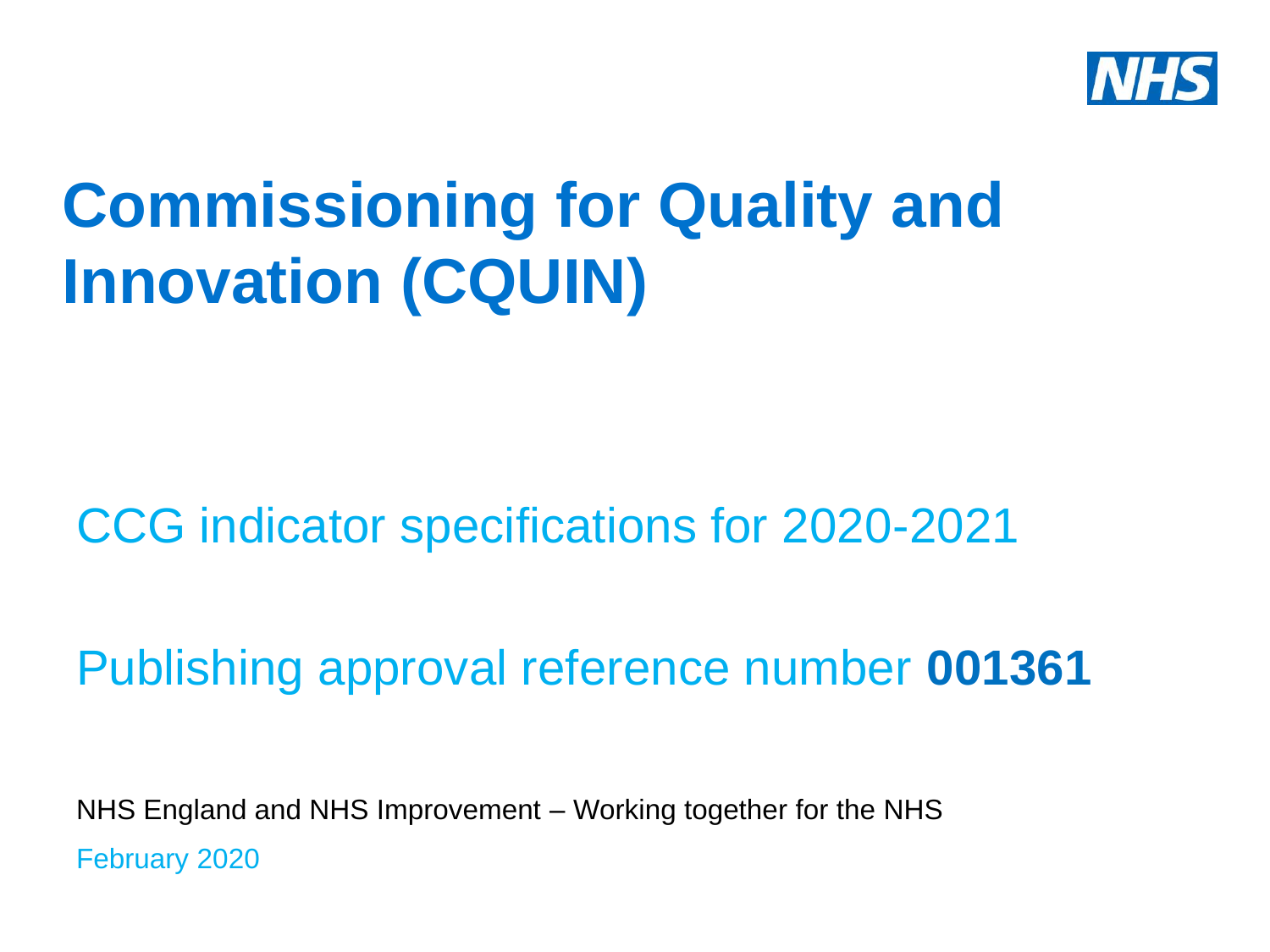| <b>Contents</b> |  |  |  |  |  |  |
|-----------------|--|--|--|--|--|--|
|-----------------|--|--|--|--|--|--|



| <b>Section</b>                               |                                                                                                                                                                                                            | <b>Slide</b>                      |
|----------------------------------------------|------------------------------------------------------------------------------------------------------------------------------------------------------------------------------------------------------------|-----------------------------------|
| $\mathbf 1$ .                                | <b>Introduction</b>                                                                                                                                                                                        | $\mathbf{3}$                      |
| 2.                                           | <b>Applicable indicators and values</b>                                                                                                                                                                    | $4 - 5$                           |
| 3.<br>3.<br>3a.<br>3b.<br>3c.                | <b>Payment:</b><br>Summary of key information included in each indicator specification<br>Thresholds and relevant quarters<br><b>Calculating payment</b><br>In year payment and end of year reconciliation | $6 - 11$<br>6<br>8<br>9<br>11     |
| 4.i.<br>4.i.a.<br>4.i.b.<br>4.i.c.<br>4.i.d. | <b>Understanding performance:</b><br><b>Monitoring performance</b><br><b>Collecting quarterly data</b><br>Collecting quarterly data: random sampling method<br>Collecting quarterly data: quota sampling   | $12 - 14$<br>12<br>12<br>13<br>14 |
| 4.ii.                                        | <b>Data collection and reporting</b>                                                                                                                                                                       | 15                                |
| 5.                                           | <b>CQUIN indicators</b>                                                                                                                                                                                    | $16 - 38$                         |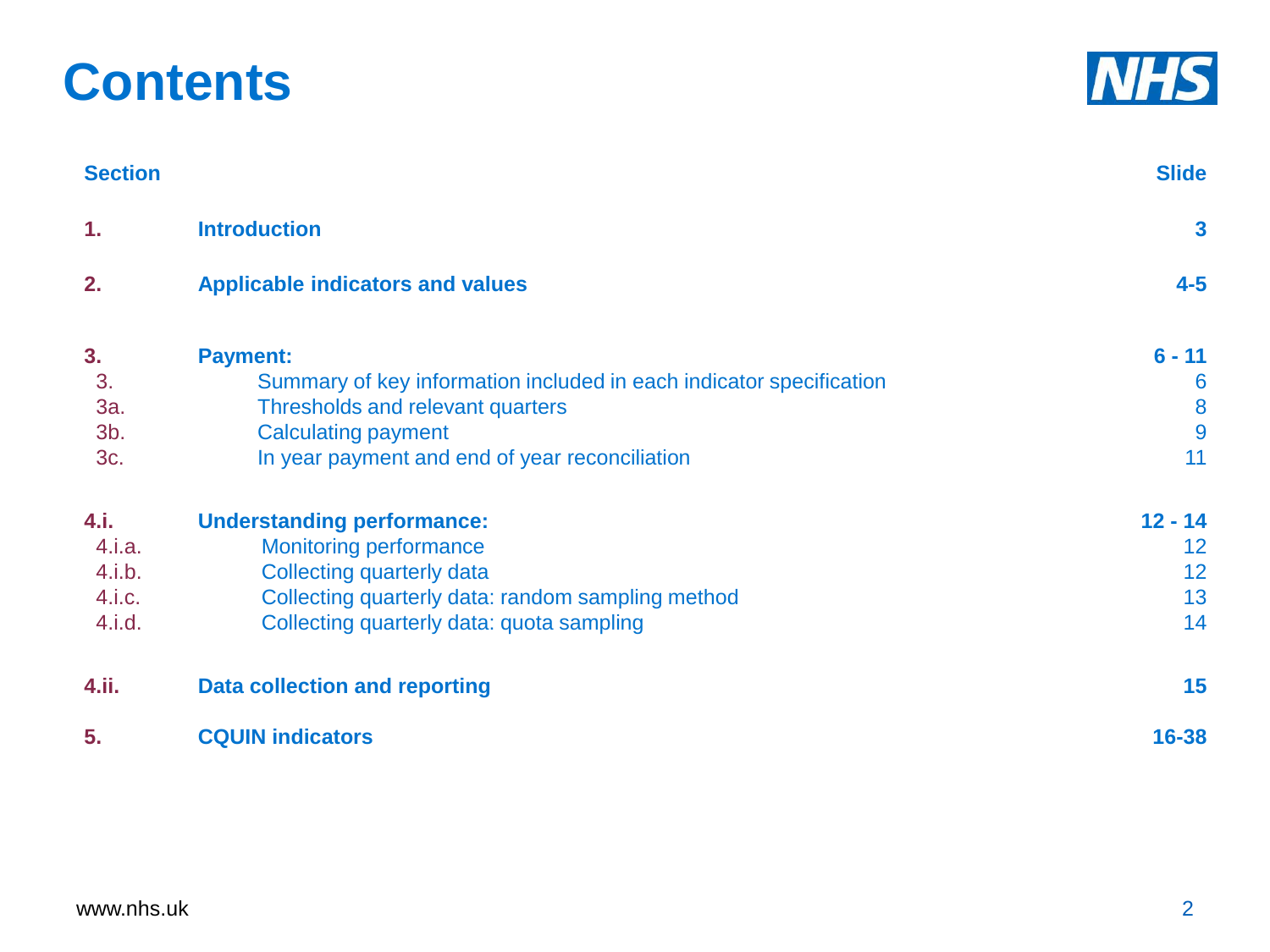### **1. Introduction**



The 2020/21 CCG CQUIN scheme contains 17 indicators, aligned to the 4 key areas as illustrated below. Each scheme should be valued at 1.25% of the applicable NHS Standard Contract's Actual Annual Value (AAV).

This Annex sets out the technical specification for each of the indicators in the scheme outlining how each indicator will be measured, how performance will be assessed and paid, as well as links to relevant supporting documents. This document should be read in conjunction with the [CQUIN 2020/21 Guidance,](https://www.england.nhs.uk/nhs-standard-contract/cquin/) which provides information on the rationale for each CQUIN and details of the scheme's structure and value.

| <b>Prevention of ill</b><br>health                                    | <b>Mental health</b>                                               | <b>Patient safety</b>                                                                              | <b>Best practice</b><br>pathways                                                        |
|-----------------------------------------------------------------------|--------------------------------------------------------------------|----------------------------------------------------------------------------------------------------|-----------------------------------------------------------------------------------------|
| • Appropriate antibiotic<br>prescribing for UTI in<br>adults aged 16+ | •Use of anxiety disorder<br>specific measures in<br><b>IAPT</b>    | •Recording of NEWS2<br>score, escalation time<br>and response time for<br>critical care admissions | •Treatment of community<br>acquired pneumonia in<br>line with BTS Care<br><b>Bundle</b> |
| • Cirrhosis and fibrosis tests<br>for alcohol dependent<br>patients   | •Outcome measurement<br>across specified mental<br>health services | •Screening and treatment<br>of iron deficiency<br>anaemia in patients listed                       | •Rapid rule out protocol<br>for ED patients with<br>suspected acute                     |
| •Malnutrition screening                                               | ·Biopsychosocial<br>assessments by MH<br>liaison services          | for major elective blood<br>loss surgery                                                           | myocardial infraction<br>(excluding STEMI)                                              |
| •Oral health assessments                                              |                                                                    | •Assessment, diagnosis<br>and treatment of lower                                                   | •Adherence to evidence<br>based interventions                                           |
| • Staff flu vaccinations                                              |                                                                    | leg wounds                                                                                         | clinical criteria                                                                       |
|                                                                       |                                                                    | •Assessment and<br>documentation of<br>pressure ulcer risk                                         | • Access to patient<br>information at scene                                             |
|                                                                       |                                                                    |                                                                                                    | •Data security protection<br>toolkit compliance, and<br>access to NHS mail              |
|                                                                       |                                                                    |                                                                                                    |                                                                                         |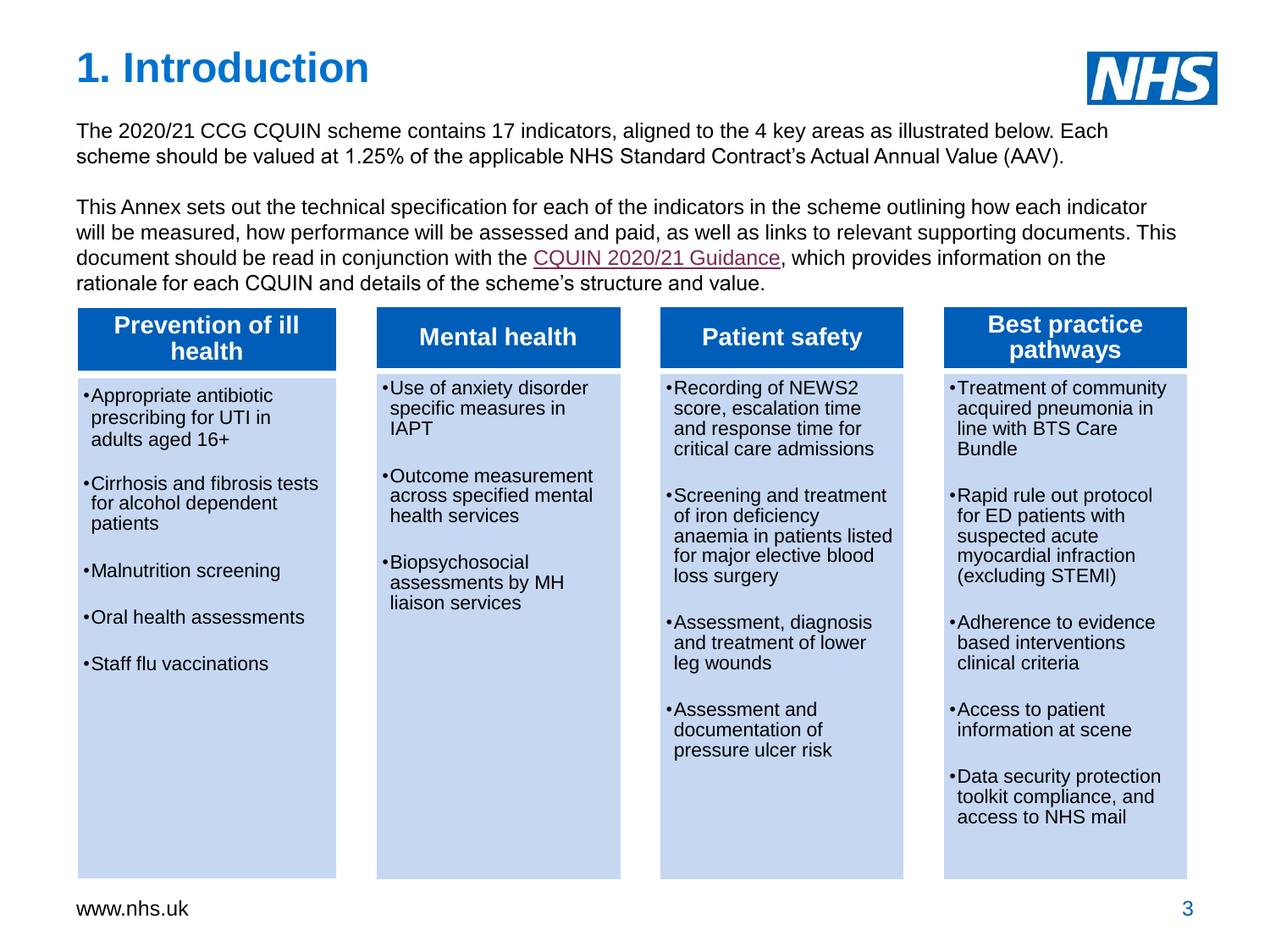## **2. Applicable indicators and values**



The following table shows how the supported methods and interventions are relevant to the providers of different services.

| <b>Acute</b>                                                                                                      | <b>Mental health</b>                                              | <b>Community</b>                                              | <b>Care homes</b>                                                                                                                                | <b>Ambulance</b>                          |
|-------------------------------------------------------------------------------------------------------------------|-------------------------------------------------------------------|---------------------------------------------------------------|--------------------------------------------------------------------------------------------------------------------------------------------------|-------------------------------------------|
| Recording of NEWS2 score, escalation<br>time and response time for critical care<br>admissions                    | Use of anxiety disorder<br>specific measures in<br><b>IAPT</b>    | Assessment, diagnosis<br>and treatment of lower leg<br>wounds | Oral health assessments                                                                                                                          | Access to patient<br>information at scene |
| Treatment of community acquired<br>pneumonia in line with BTS care<br>bundle                                      | Outcome measurement<br>across specified mental<br>health services | <b>Malnutrition screening</b>                                 | <b>Malnutrition screening</b>                                                                                                                    | Staff flu vaccinations                    |
| Appropriate antibiotic prescribing for<br>UTI in adults aged 16+                                                  | Biopsychosocial<br>assessments by MH<br>liaison services          | Assessment and<br>documentation of<br>pressure ulcer risk     | Assessment and<br>documentation of pressure<br>ulcer risk                                                                                        |                                           |
| Cirrhosis and fibrosis tests for alcohol<br>dependent patients                                                    | Cirrhosis and fibrosis<br>tests for alcohol<br>dependent patients | Staff flu vaccinations                                        | Data security protection toolkit<br>compliance, and access to<br>NHS mail (also applicable to<br>CCG commissioned domiciliary<br>care providers) |                                           |
| Rapid rule out protocol for ED patients<br>with suspected acute myocardial<br>infraction (Excluding STEMI)        | Staff flu vaccinations                                            |                                                               |                                                                                                                                                  |                                           |
| Screening and treatment of iron<br>deficiency anaemia in patients listed for<br>major elective blood loss surgery |                                                                   |                                                               |                                                                                                                                                  |                                           |
| Adherence to evidence based<br>interventions clinical criteria                                                    |                                                                   |                                                               |                                                                                                                                                  |                                           |

Staff flu vaccinations

- All national indicators must be adopted where the relevant services are in scope for each contract, and their value should be equally weighted across the CQUIN funding available. This means if there are 5 indicators relevant for a provider, each would be worth 0.25% (ensuring the scheme is worth 1.25% of the AAV in total). Where fewer than three national indicators are readily applicable to a particular contract, CCGs may offer additional local CQUIN indicators (of appropriate number and complexity, proportionate to the scale of the contract);
- www.nhs.ùk  $\overline{\phantom{a}4}$ • Where more than 8 indicators apply to a given contract, the commissioners and providers should agree the most relevant 8 indicators across the services in scope for each contract, with each indicator attracting the same value within the contract. (See [CQUIN 2020/21 Guidance](https://www.england.nhs.uk/nhs-standard-contract/cquin/) for further detail on agreeing CQUIN schemes).<br>www.nhs.uk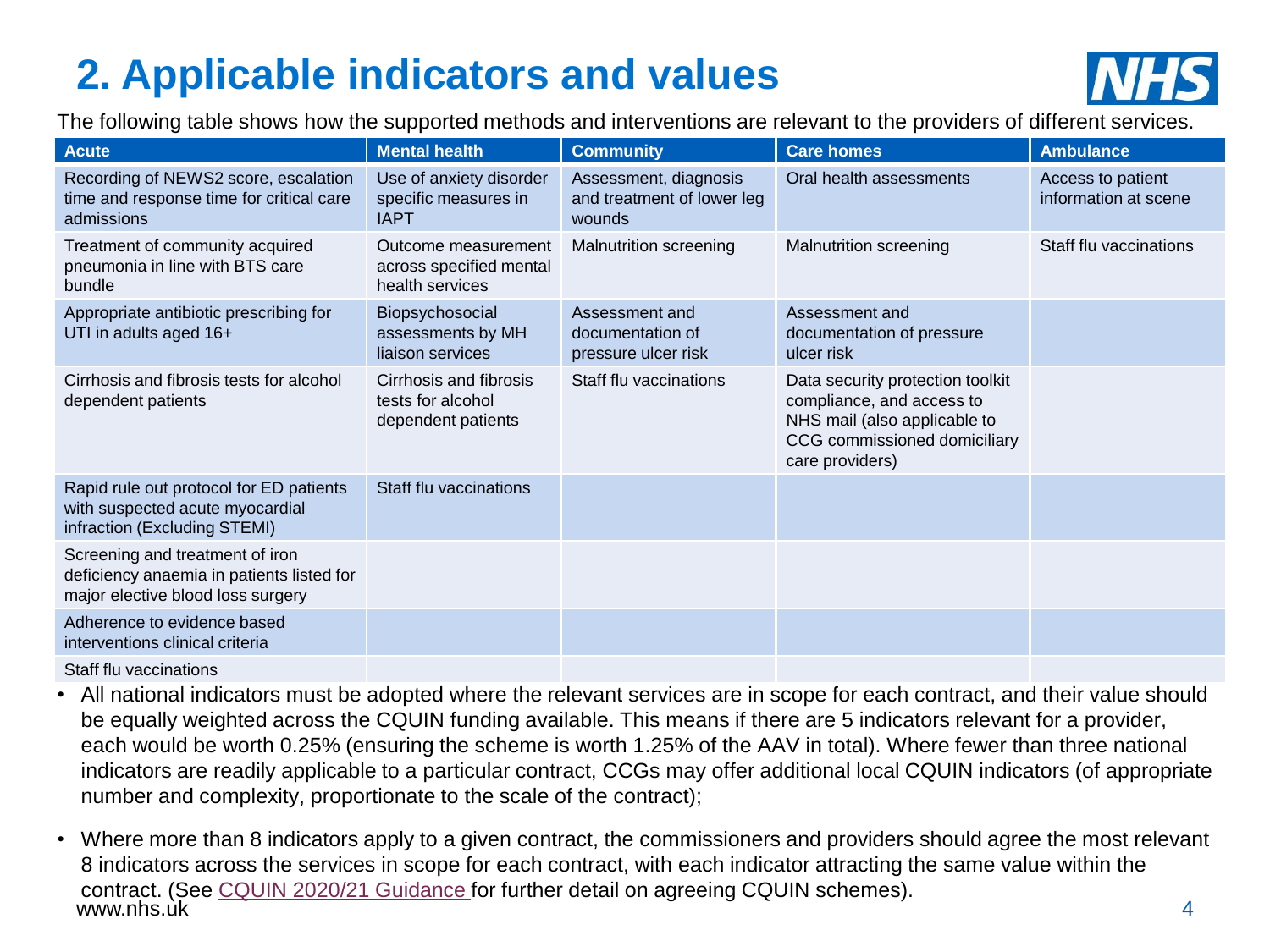### **2. Applicable indicators and values**



All indicators must be equally weighted within the scheme. By default, achievement on each indicator is based on a single measure. There are 2 indicators where performance will be calculated by reference to two separate measures, as outlined in the table below. In both cases the sub-parts individually will be worth 50% of the total indicator value.

| <b>Indicator</b>                                                                                               | Value (%)   |
|----------------------------------------------------------------------------------------------------------------|-------------|
| CCG7: Outcome measurement across specified mental health services <sup>1</sup> (MH)<br>providers only)         | <b>100%</b> |
| CCG7a: Routine outcome monitoring in children and young people's (CYP) and<br>perinatal mental health services | 50%         |
| CCG7b: Routine outcome monitoring in community mental health services                                          | 50%         |
| CCG17: Data security and NHS mail (care home and domiciliary care providers only)                              | 100%        |
| CCG17a: Data security protection toolkit compliance                                                            | 50%         |
| CCG17b: Reported access to NHS mail                                                                            | 50%         |

<sup>1</sup> For providers who are contracted for services that don't make them eligible for both CCG7a and CCG7b, then whichever of the two that they are eligible for would carry a value of 100%.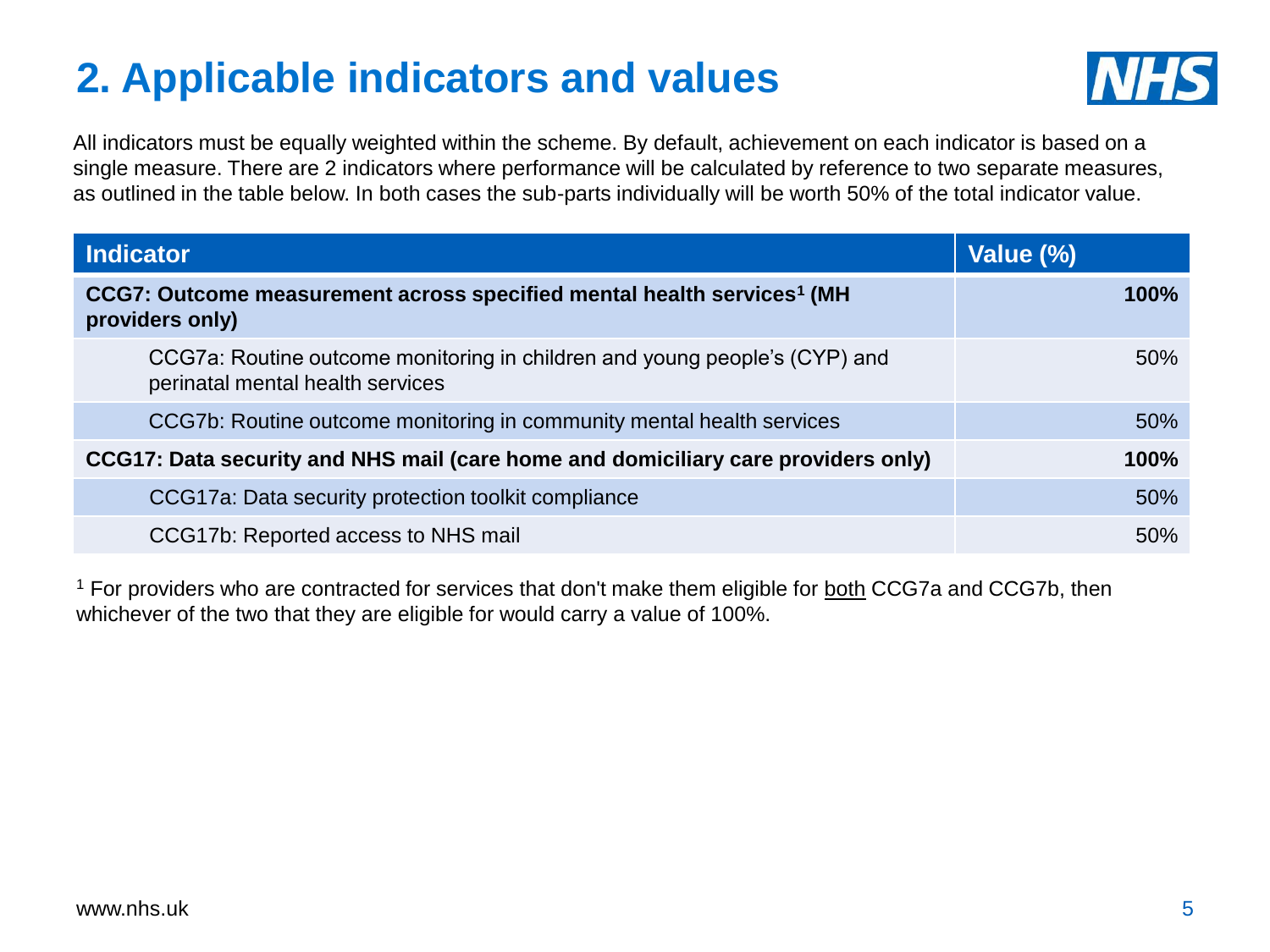### **3. Payment – summary of key information included in each indicator specification**



This section sets out the information included in each indicator's specification, designed to set out the precise rules for calculating compliance. These will be explained in more detail, with some illustrative examples over the coming slides.

#### **1. Period in scope**

The quarters in 2020/21 in which CQUIN compliance must be measured are outlined in the 'Scope' section of each indicator's specification under the heading 'Period'; they are identified as:

- **i. Green:** quarters in scope; and,
- **ii. Red:** quarters out of scope.

#### **2. Basis for performance**

Percentage performance will be calculated in one of the ways outlined below. This information is detailed within the 'Data reporting & performance' section of each indicator's specification under the heading 'Performance basis'.

- **i. Quarterly:** at the end of each quarter. This will be the majority of indicators. For example, cirrhosis tests for alcohol dependent patients.
- **ii. Whole period:** at the scheme end using data for the period in scope. For example, staff flu vaccinations.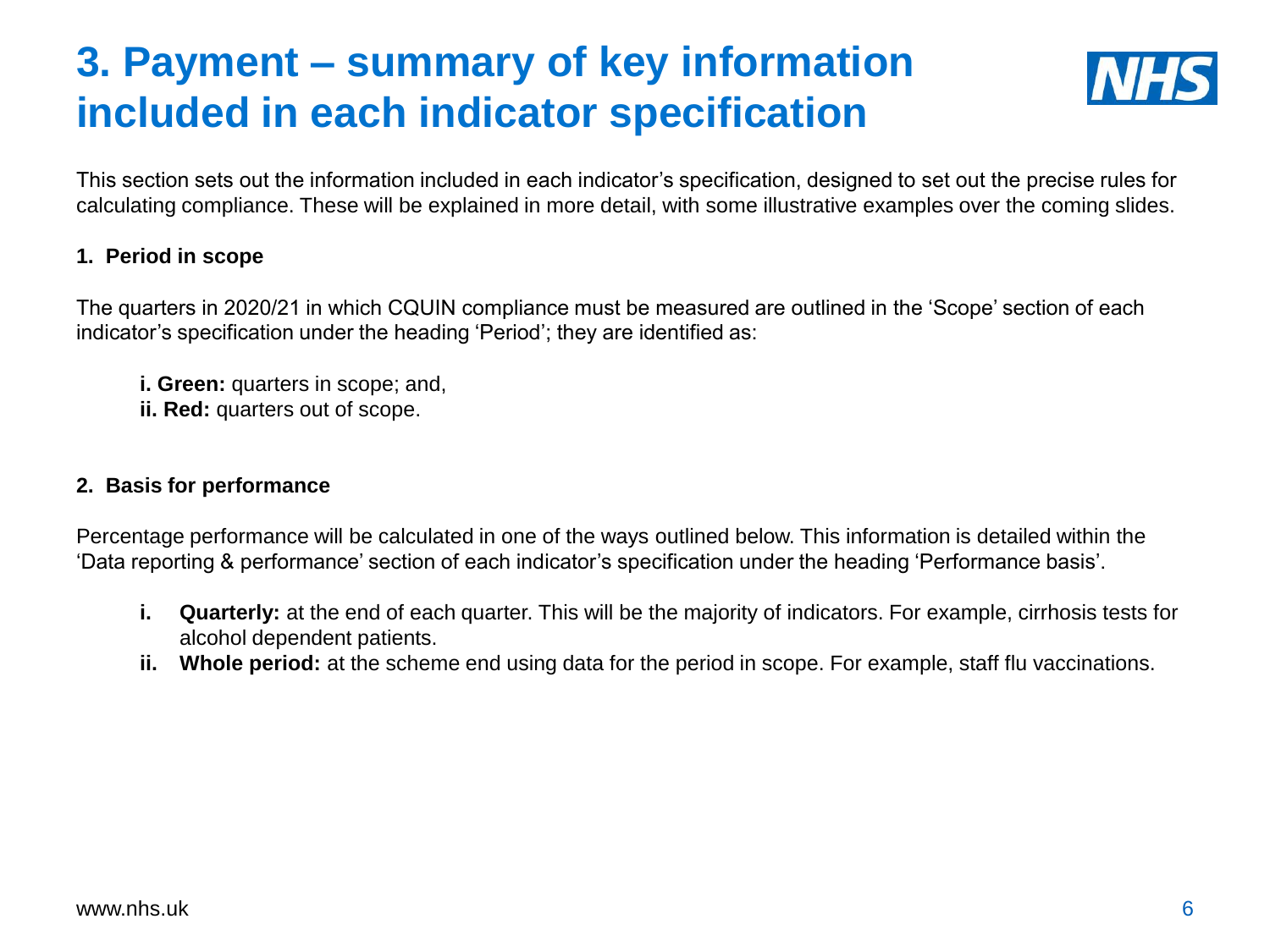### **3. Payment – summary of key information included in each indicator specification**



#### **3. Basis for payment**

For all indicators, payment will be based on a performance assessment undertaken at the end of the scheme. Payment will be calculated in one of two ways that are outlined below. This information is detailed within the 'Payment basis' section of each indicator's specification under the heading 'Calculation'.

- **i. Quarterly average %:** Payment will be based on the average % performance across the period in scope, calculated separately for each quarter. Each quarter's performance will therefore contribute equally to payment. This will apply for the majority of indicators. For example, Cirrhosis Tests for Alcohol Dependent Patients.
- **ii. Whole period %:** Payment will be based on the average of % performance across the period in scope, using one calculation for the whole period at the scheme end. For example, Staff Flu Vaccinations.

#### **4. Payment & thresholds:**

As in the 2019/20 scheme, there is one lower and one upper threshold for each indicator. This information is detailed within the 'Payment basis' section of each indicator's specification under the heading 'Minimum' for the minimum threshold and 'Maximum' for the maximum threshold. Payment is determined by reference to these thresholds. Where the upper threshold is reached, 100% of payment will be earned. No payment will be earned until performance is above the lower threshold. Payment should be graduated between the two thresholds evenly. See Section 3a and 3b for more information.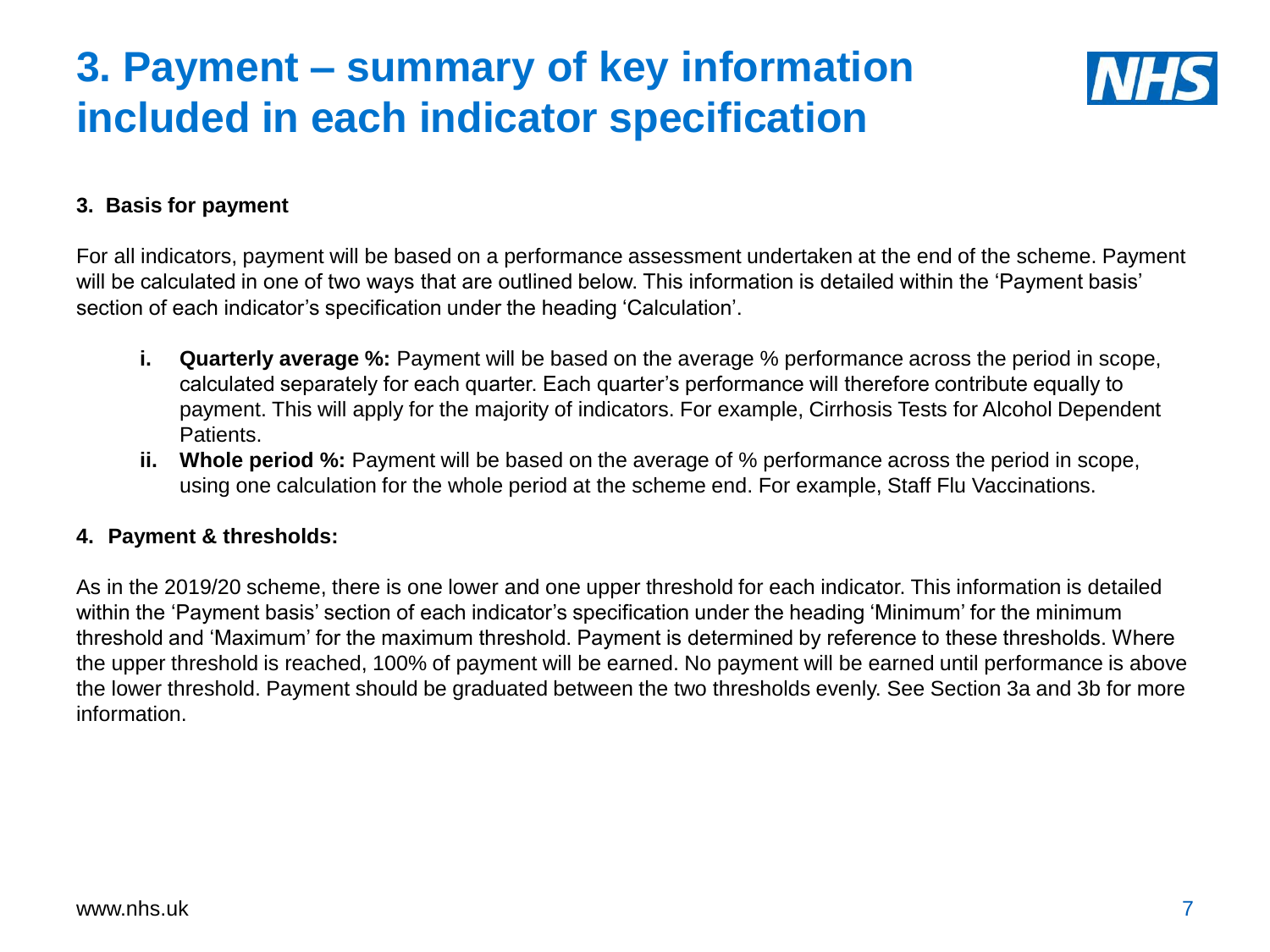### **3a. Indicator payment: thresholds and relevant quarters**



Payment will be based on each provider's uptake of the identified method or process, by reference to the minimum and maximum thresholds for each indicator during the applicable period (payment basis). The table below summarises the relevant thresholds and payment basis that will be used for each of the indicators within the scheme. **Assessment should take place at the end of the scheme and calculated according to the method outlined in section 3b.**

| <b>Indicator</b>                                                                                                                                                    | Pay<br>$basis$ %) | <b>Period in</b><br>scope | <b>Indicator</b>                                                                                                                | Pay<br>$basis$ %) | <b>Period in</b><br>scope |
|---------------------------------------------------------------------------------------------------------------------------------------------------------------------|-------------------|---------------------------|---------------------------------------------------------------------------------------------------------------------------------|-------------------|---------------------------|
| <b>CCG1:</b> Appropriate antibiotic prescribing for<br>UTI in adults aged 16+                                                                                       | $40 - 60$         | $Q1-4$                    | <b>CCG10:</b> Screening and treatment of iron<br>deficiency anaemia in patients listed for major<br>elective blood loss surgery | $45 - 60$         | $Q1-4$                    |
| <b>CCG2:</b> Cirrhosis and fibrosis tests for alcohol<br>dependent patients                                                                                         | $20 - 35$         | $Q1-4$                    | CCG11: Assessment, diagnosis and treatment<br>of lower leg wounds                                                               | $25 - 50$         | $Q1-4$                    |
| <b>CCG3: Malnutrition screening</b>                                                                                                                                 | $50 - 70$         | $Q1-4$                    | <b>CCG12: Assessment and documentation of</b><br>pressure ulcer risk                                                            | $40 - 60$         | $Q1-4$                    |
| <b>CCG4: Oral health assessments</b>                                                                                                                                | $30 - 50$         | $Q1-4$                    | <b>CCG13:</b> Treatment of community acquired<br>pneumonia in line with BTS care bundle                                         | $45 - 70$         | $Q1-4$                    |
| <b>CCG5:</b> Staff flu vaccinations                                                                                                                                 | $70 - 90$         | $Q3-4$                    | CCG14: Rapid rule out protocol for ED<br>patients with suspected acute myocardial<br>infarction (excluding STEMI)               | $40 - 60$         | $Q1-4$                    |
| CCG6: Use of anxiety disorder specific<br>measures in IAPT                                                                                                          | $35 - 65$         | $Q1-4$                    | <b>CCG15: Adherence to evidence based</b><br>interventions (EBI) clinical criteria                                              | $60 - 80$         | $Q2-4$                    |
| <b>CCG7:</b> Outcome measurement across<br>specified mental health services<br>7a: CYP and perinatal mental health services<br>7b: Community mental health services | $10 - 40$         | $Q1-4$                    | <b>CCG16:</b> Access to patient information at<br>scene                                                                         | $0 - 5$           | $Q1-4$                    |
| CCG8: Biopsychosocial assessments by MH<br>liaison services                                                                                                         | $60 - 80$         | $Q1-4$                    | CCG17: Data security and NHS mail<br>17a: Data security protection toolkit compliance<br>17b: Reported access to NHS mail       | $0 - 100$         | $Q1-4$                    |
| CCG9: Recording of NEWS2 score, escalation<br>time and response time for unplanned critical<br>care admissions                                                      | $20 - 60$         | $Q1-4$                    |                                                                                                                                 |                   |                           |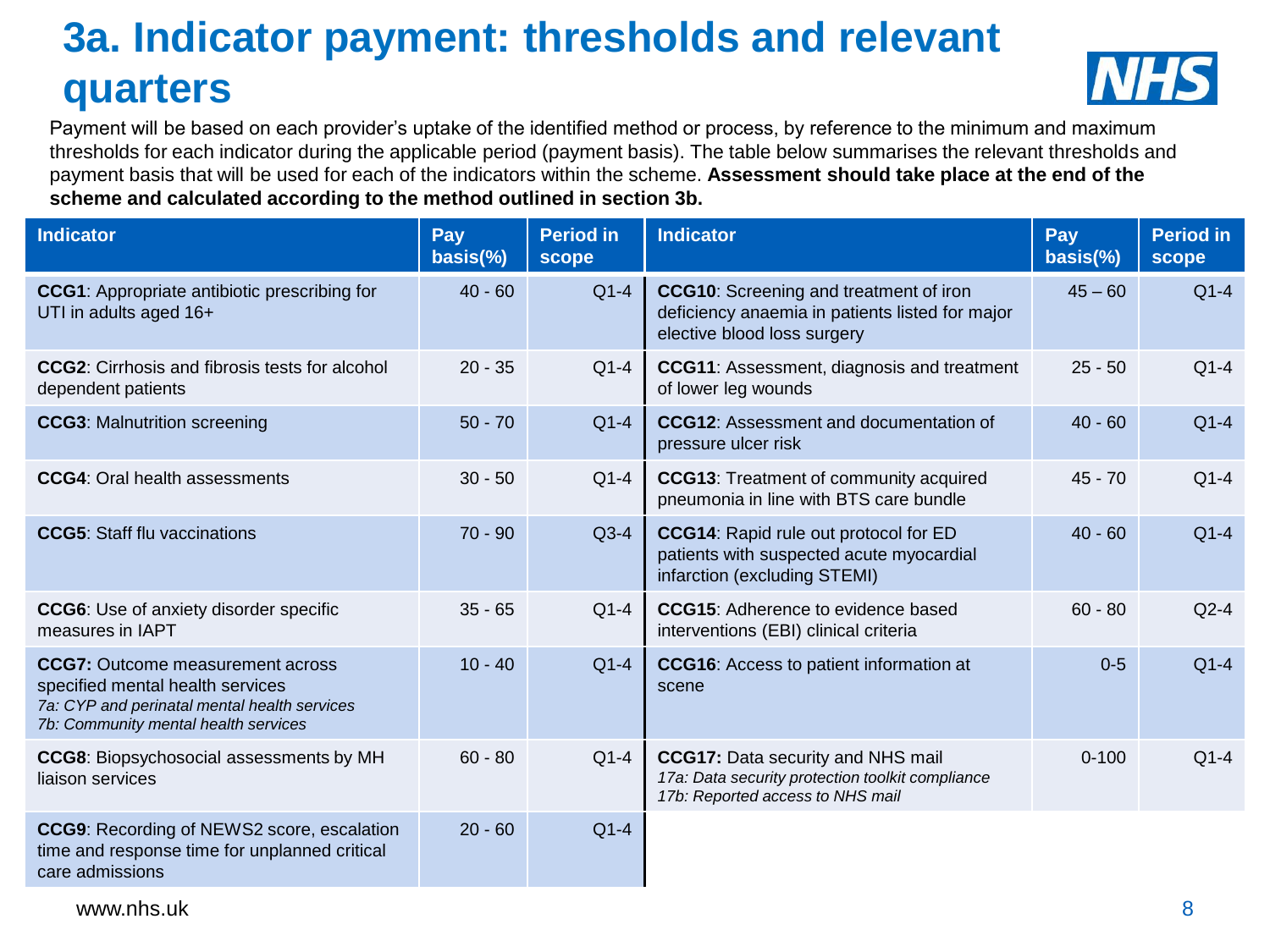### **3b. Calculating payment: step 1 – identifying performance**



Performance will be based on the entirety of the relevant period.

- For the majority of indicators, this is usually the whole year (see 'Period in scope' column on Slide 8).
- For a typical scheme with periods Q1 to Q4 in scope, the performance will be calculated by averaging the four quarterly performance figures (average of 1/4s) to produce the scheme performance for the indicator.

|                |     |              |            |     | Quarterly monitoring |            |     |             |                |     |             |                        |
|----------------|-----|--------------|------------|-----|----------------------|------------|-----|-------------|----------------|-----|-------------|------------------------|
| Q <sub>1</sub> |     |              | Q2         |     |                      | Q3         |     |             | Q <sub>4</sub> |     |             | Scheme performance     |
| Num            | Den | Perf<br>(% ) | <b>Num</b> | Den | Perf<br>(%)          | <b>Num</b> | Den | Perf<br>(%) | <b>Num</b>     | Den | Perf<br>(%) | Performance (%)        |
| 25             | 100 | 25           | 35         | 100 | 35                   | 45         | 100 | 45          | 55             | 100 | 55          | $(25+35+45+55)/4 = 40$ |

• In the example below, the period in scope is Q2 to Q4, so here we calculate the average performance across three quarters only (average of 1/4s).

|     |                |             |            |                |              | <b>Quarterly monitoring</b> |     |              |            |                |             |                      |
|-----|----------------|-------------|------------|----------------|--------------|-----------------------------|-----|--------------|------------|----------------|-------------|----------------------|
|     | Q <sub>1</sub> |             |            | Q <sub>2</sub> |              |                             | Q3  |              |            | Q <sub>4</sub> |             | Scheme performance   |
| Num | Den            | Perf<br>(%) | <b>Num</b> | Den            | Perf<br>(% ) | <b>Num</b>                  | Den | Perf<br>(% ) | <b>Num</b> | Den            | Perf<br>(%) | Performance (%)      |
| N/A | N/A            | N/A         | 25         | 100            | 25           | 55                          | 100 | 55           | 75         | 100            | 75          | $(25+55+75)/3 = 52%$ |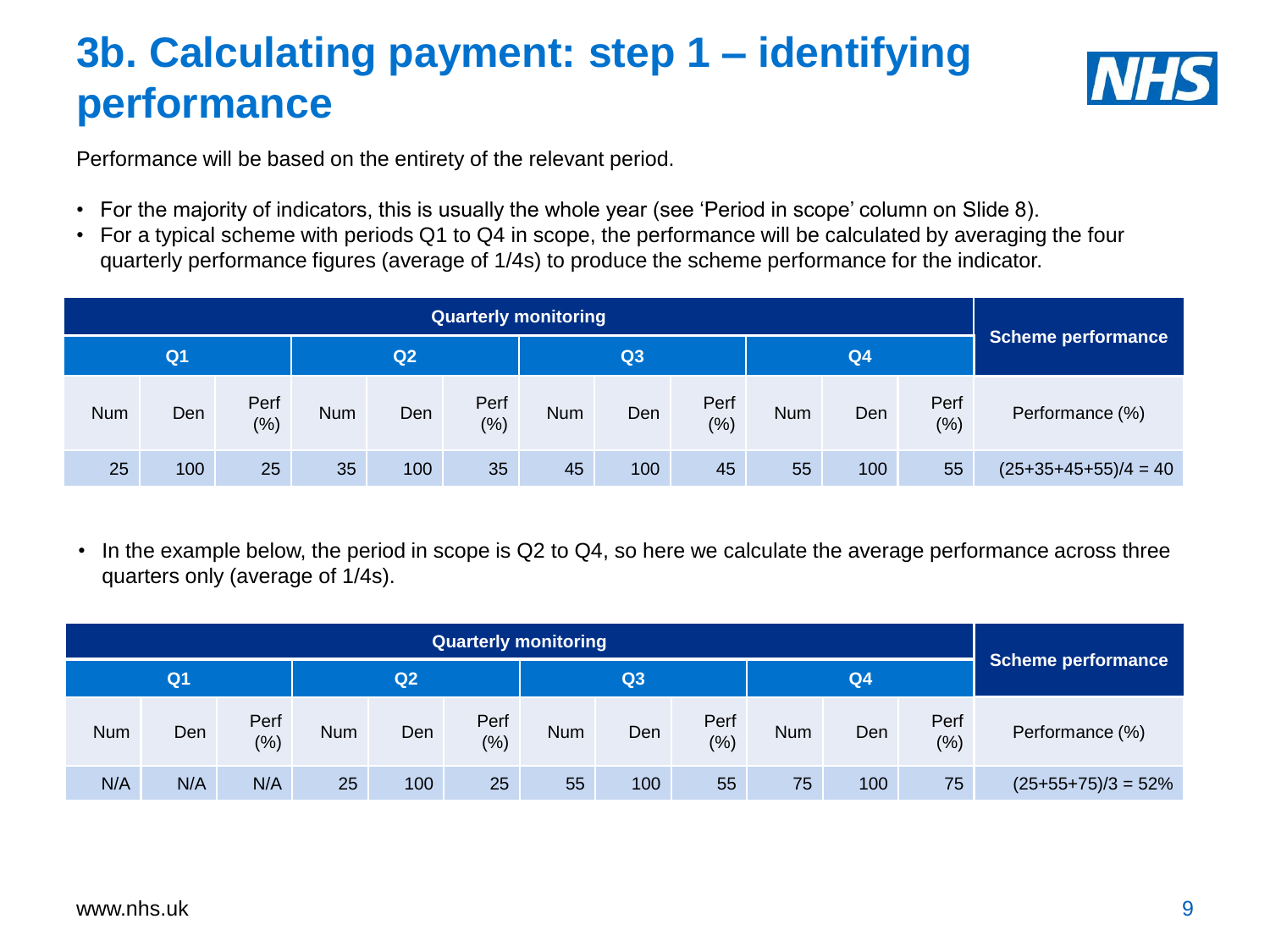### **3b. Calculating payment: step 2 – comparing to thresholds**



The previous slide explained how to arrive at the overall performance result for the indicators, but how does that relate to the actual CQUIN payment that a provider will earn? Payment will reward providers based on their performance falling between each indicator's minimum and maximum thresholds, using the following formula.

#### *Payment calculation: (Performance – Min) / (Max – Min) = Payment value*

Each indicator has a target performance level that we refer to as 'maximum' on the indicator specifications. There is also a 'minimum' level – this is the level of achievement after which some level of CQUIN payment begins to be earned – and payment is awarded proportionately based on where performance lands between the 'minimum' and 'maximum' threshold. Here are some examples to illustrate this process more clearly.

- **Example 1**: Here, the performance level that the provider has achieved is 40%. This is below the 'minimum' threshold of 50% so no payment has been earned.
- **Example 2:** Here, the performance level that the provider has achieved is 63%. This is between the 'minimum' (25%) and 'maximum' (80%) thresholds and the calculation shows us that this equates to an earning of 69% of the payment available (**69% of £100k = £69k**).
- **Example 3:** Here, the performance level that the provider has achieved is 72%. This is above the 'maximum' threshold of 70% so the provider earns the full potential amount associated with that indicator. Payment is capped at 100% so **100% of £100k = £100k**.

|              |        | <b>Threshold</b> |          | <b>Calculation</b>                      | <b>Potential</b>                 | <b>Payment</b> |                           |      |  |  |
|--------------|--------|------------------|----------|-----------------------------------------|----------------------------------|----------------|---------------------------|------|--|--|
| <b>Exam</b>  | Min    | <b>Max</b>       | Perform- | (Performance - Min) / (Max -            | <b>CQUIN</b><br><b>indicator</b> |                |                           |      |  |  |
| -ple         | $(\%)$ | (%)              | ance     | $Min$ = Payment value                   | value                            | $\frac{9}{6}$  | <b>Calculation (£)</b>    | £    |  |  |
|              | 50     | 90               | 40%      | $(40\% - 50\%) / (90\% - 50\%) = -25\%$ | £100k                            | 0%             | 100k x $0\% = 0$          | 0k   |  |  |
| $\mathbf{2}$ | 25     | 80               | 63%      | $(63\% - 25\%) / (80\% - 25\%) = 69\%$  | £100k                            | 69%            | $100k \times 69\% = 69$   | 69k  |  |  |
| 3            | 30     | 70               | 72%      | $(72\% - 30\%) / (70\% - 30\%) = 105\%$ | £100k                            | 100%           | $100k \times 100\% = 100$ | 100k |  |  |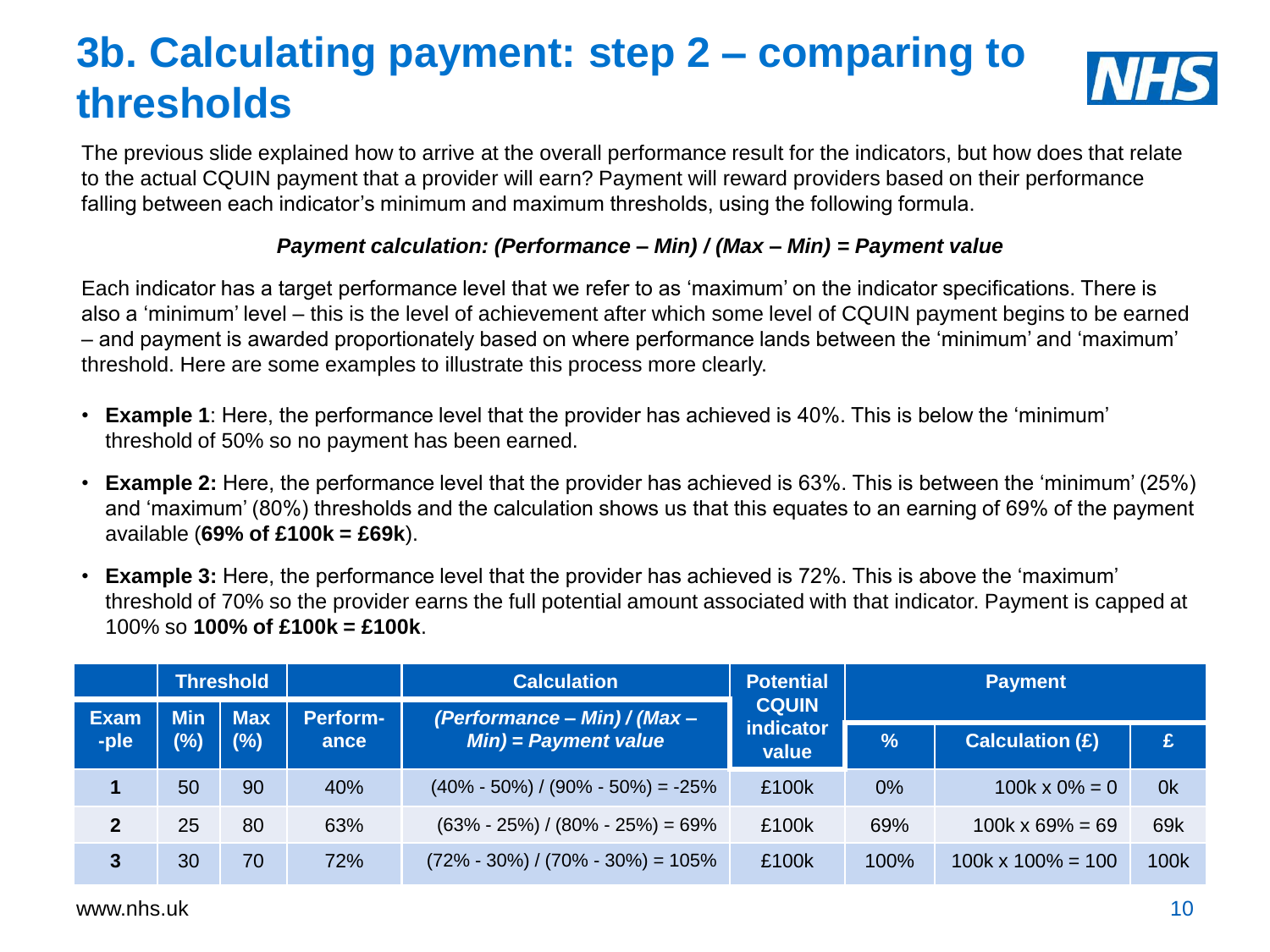### **3c. In-year payment and end of year reconciliation**



NHS England and Improvement does not mandate a specific approach to paying CQUIN monies to providers in advance of a final CQUIN earnings calculation being made at the year end. Many CCGs, for example, will choose to pay a regular amount throughout the year. In all instances though, **the assessment of actual performance should take place at the end of the year and any over/ under payment should be reconciled on the basis of actual performance**.

So, how is any reconciliation requirement assessed?

The two examples below show scenarios where regular CQUIN payments have been paid throughout the year against an indicator, where the provider achieved a performance level which meant they had earned 81% of the potential CQUIN value of £100k (**81% of £100k = £81k**).

- **Example 1**: The CCG has made four quarterly payments of £25k, totalling £100k. The provider actually earned £81k, so the CCG has **overpaid by £19k**.
- **Example 2**: The CCG has made two payments of £25k, totalling £50k. The provider actually earned £81k, so the CCG has **underpaid by £31k**.

| <b>Potential</b><br><b>Example</b><br><b>CQUIN</b> |                    |                |                |    |                | <b>In-year payments (£,000)</b>            | End of<br><b>Due</b><br>based on<br>scheme |                                                        | <b>Reconciliation</b>     |                            |      |  |
|----------------------------------------------------|--------------------|----------------|----------------|----|----------------|--------------------------------------------|--------------------------------------------|--------------------------------------------------------|---------------------------|----------------------------|------|--|
|                                                    | indicator<br>value | Q <sub>1</sub> | Q <sub>2</sub> | Q3 | Q <sub>4</sub> | perfor-<br><b>Total</b><br>mance<br>$(\%)$ | perfor-<br>mance<br>(E,000)                | Calculation $(+ve =$<br>overpaid, $-ve =$<br>underpaid | <b>Amount</b><br>overpaid | <b>Amount</b><br>underpaid |      |  |
|                                                    | £100k              | 25             | 25             | 25 | 25             | 100                                        | 81%                                        | £81k                                                   | $100 - 81 = 19$           | £19k                       |      |  |
| $\overline{2}$                                     | £100k              |                | 25             |    | 25             | 50                                         | 81%                                        | £81k                                                   | $50 - 81 = -31$           |                            | £31k |  |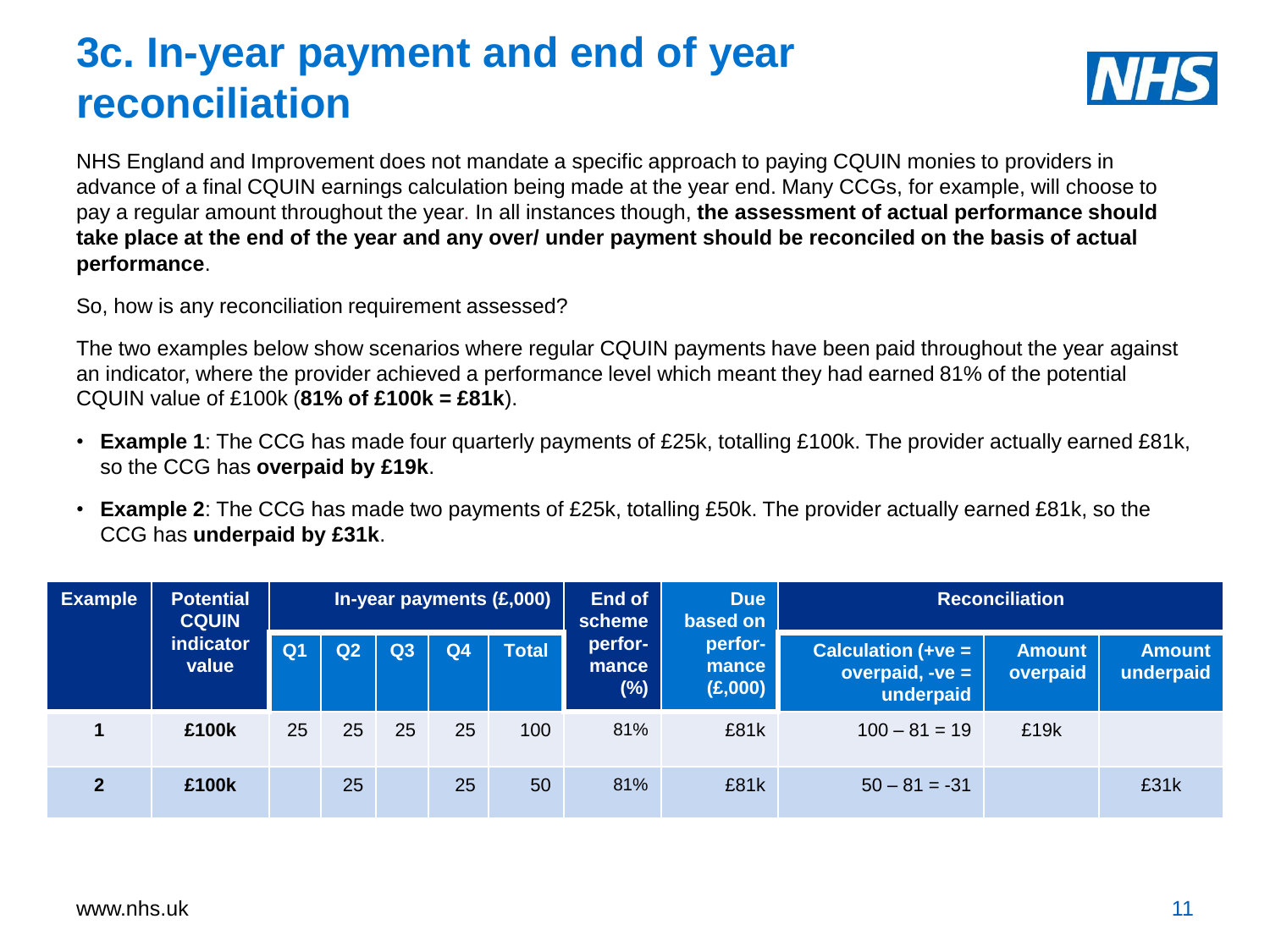### **4.i. Understanding performance**



#### **4.i.a. Monitoring performance**

There are two broad sources for the CQUIN indicator data:

- Routinely collected national data; and
- Local data which must be submitted to a national CQUIN collection.

The 'Data Reporting & Performance' section of each indicator's specification will confirm the source details e.g. 'quarterly submission via National CQUIN collection' or 'routine submission to the Mental Health Services Data Set'. Links to routinely collected data will also be included where applicable, as well as estimates for the frequency and timing of data.

In addition, national CQUIN reporting will bring together the data from the different sources in order to support performance monitoring by both commissioners and NHS England.

The next section provides more information about the approaches to submitting data to the national CQUIN collection. Where available, clinical audit professionals within each service should be contacted to assist with undertaking the approaches detailed below.

#### **4.i.b. Collecting quarterly data**

One of the following approaches will be applicable for each indicator:

- 1. Where a list of records **matching both the denominator and the numerator** can be identified and extracted from systems (e.g. PAS, EPR or other local systems), and performance assessed without the need for case note auditing then all records must be used to calculate performance for each quarter in scope.
- 2. Where a list of records (broadly or exactly) **matching the denominator** can be identified (e.g. from PAS, EPR or other local systems), but **not the numerator**, then a minimum sample of 100 records (or all records where there are less than 100 records) are required from each quarter, and **random sampling** should be used to obtain this sample from case notes. See section 4.i.c.
- 3. In exceptional circumstances, where neither the denominator nor the numerator can be readily identified then a minimum sample of 100 records (or all records where there are less than 100 records) are required from each quarter, and **quota sampling** should be used to obtain this sample from case notes. See section 4.i.d.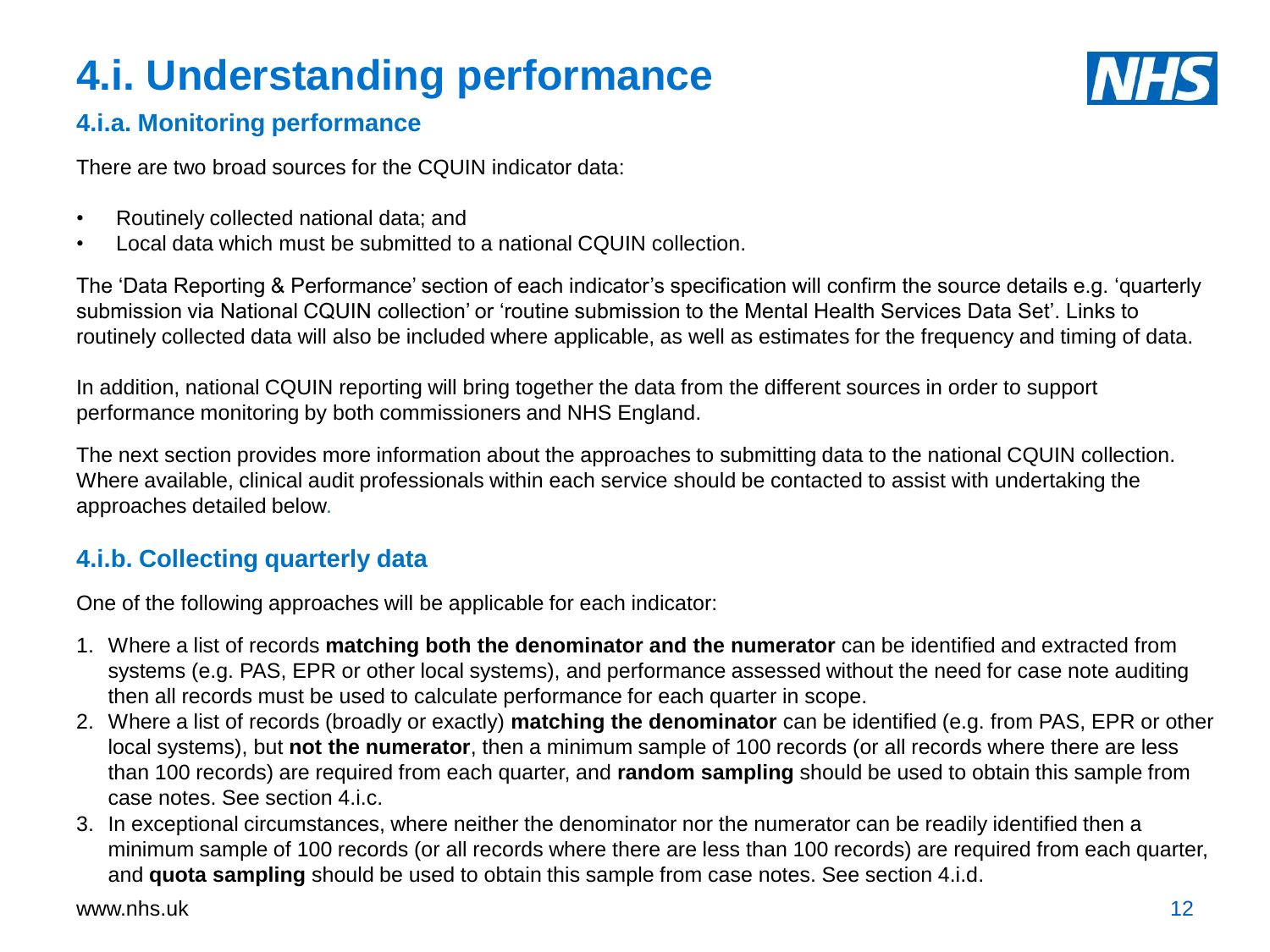### **4.i. Understanding performance**



#### **4.i.b. Collecting quarterly data**

The approach of using random sampling where possible, in combination with the requirement to review 100 records each quarter (or all records where fewer than 100 exist) is designed to minimise collection burden, whilst ensuring measurement is representative of a provider's true performance.

#### **4.i.c. Collecting quarterly data: random sampling methods**

**1) True randomisation:** every record matching the denominator needs to be assigned a unique reference number consecutively from 1 to x. Then a random number generator (e.g. [http://www.random.org](http://www.random.org/)/) is used with 1 and x setting the lower and upper bounds. 100 records are then identified using the random number generator from within these bounds.

For example, with 1,000 records, x=1,000. Number each record from 1 to 1,000. Randomly generate numbers using a random number generator until 100 numbers between 1 and 1,000 are generated e.g. 7, 77, 999, 452, 128… These are the chosen records for auditing.

**2) Systematic sampling**: every record matching the denominator needs to be assigned a unique reference number consecutively from 1 to x but only after the records have been ordered in a way that doesn't have any clinical significance (e.g. acuity), for example, using the electronic patient ID number. A repeat interval 'i' is then calculated by i=x/100, so that every 'i'th record will be selected after the first record has been randomly generated between 1 and i.

For example, with 1,000 records, i=1,000/100 =10. So the first record will be randomly selected between 1 and 10 and then the 10th record from this will be used. For example. record 7, 17, 27, 37, 47… will be chosen for auditing.

In instances where local systems cannot provide an exact list of records matching the denominator (e.g. unable to apply the 'exclusions' shown in the indicator specification), then the above methods can still be used although some records may end up being discounted when reviewing the case notes. Either the method should be repeated until 100 records are identified or more than 100 random records can be generated at the start to allow for the need to discount cases that do not meet the denominator.

#### www.nhs.uk 13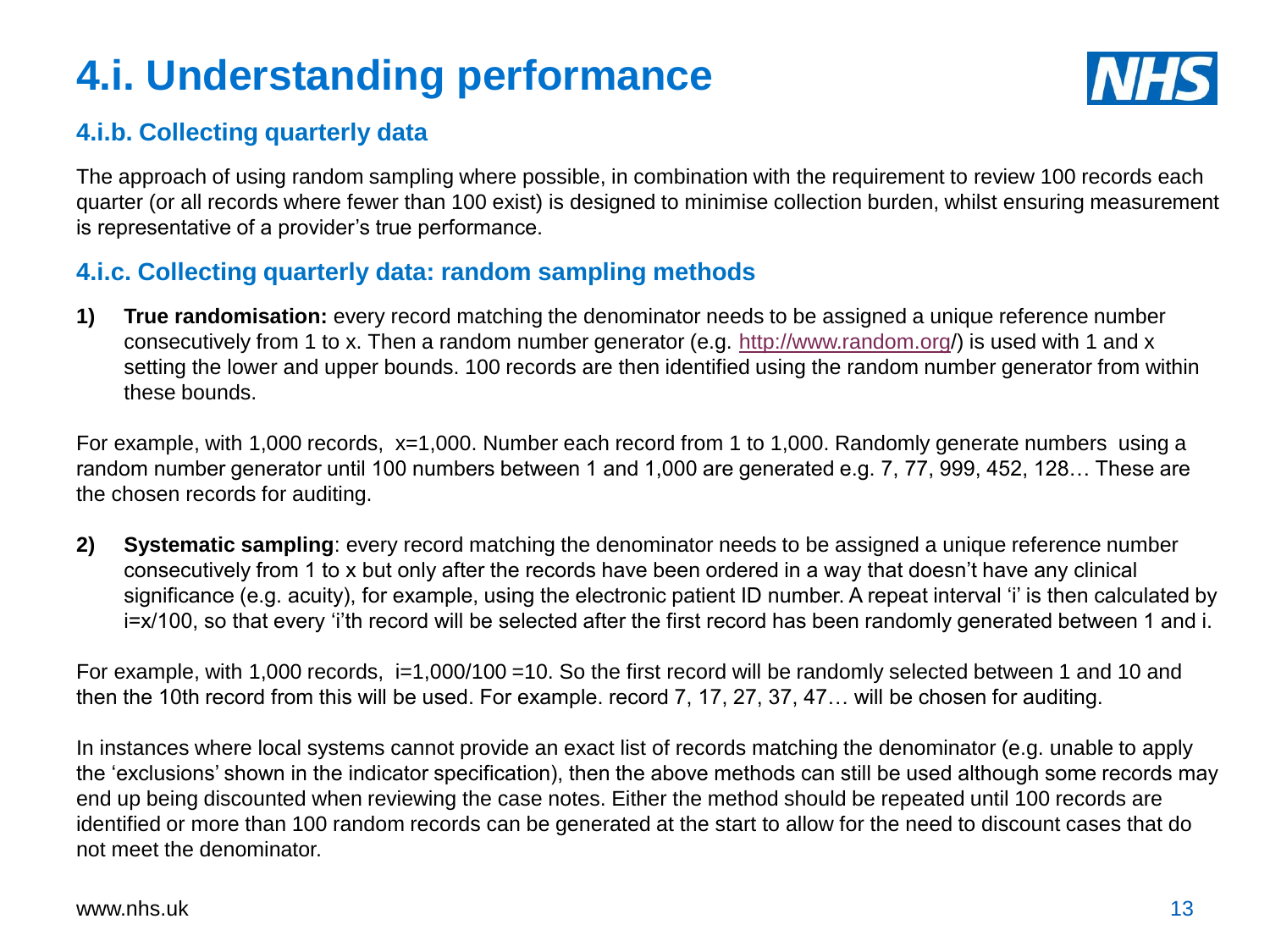### **4.i. Understanding performance**



#### **4.i.d. Collecting quarterly data: quota sampling**

Quota sampling is a non-random approach to case selection, where case notes are systematically searched to identify those that match the denominator. Even with care this method can lead to samples that poorly represent a provider's true performance, and **should be avoided** if at all possible and must be used only after **consulting with clinical audit colleagues**.

The case note system adopted locally is crucial in determining how best to apply quota sampling in order to ensure a representative sample is obtained:

- **Patient ID**: If case notes are ordered purely by a randomly assigned patient ID then case notes can be searched consecutively from any position until 100 cases are identified.
- **Chronological:** If case notes are chronologically ordered then these should be selected in a way that ensures the time period is well represented. For example, searching through case notes from day 1 of the quarter until a case matching the denominator is identified, and then repeating for each subsequent day of the quarter. This can then be repeated from day 1 until 100 records have been identified.
- **Clinical:** In addition, if case notes are categorised clinically, or split across clinical settings (e.g. wards) that are all relevant to the CQUIN then, similarly, case notes should be searched consecutively from each category or setting. This may need to be combined with chronological approaches above.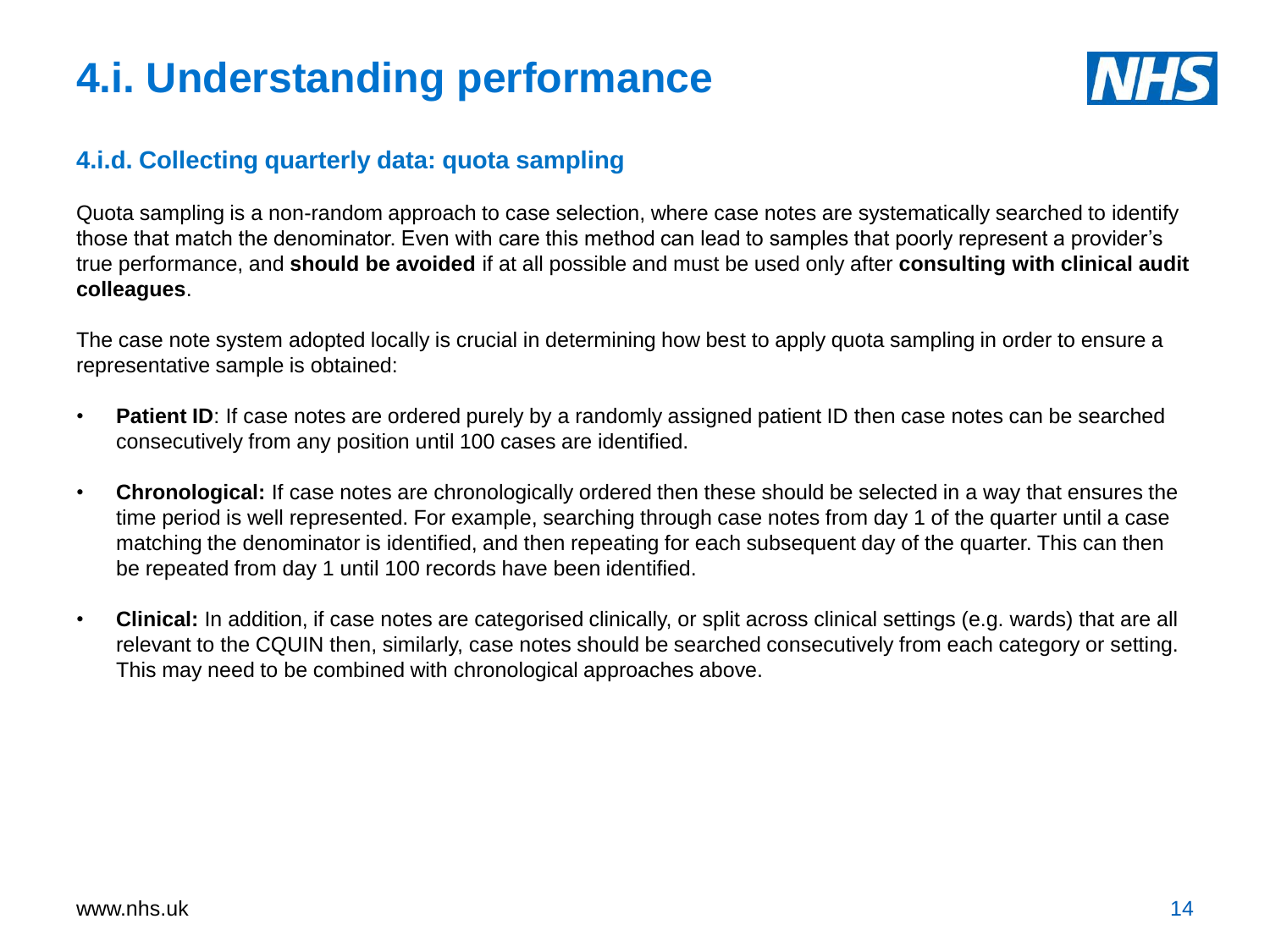### **4.ii. Data collection and reporting**



#### **4.ii.a. National CQUIN data collection**

For the 2020/21 CQUIN scheme we will be collecting CQUIN data via a national collection for all indicators where an existing data flow does not already exist. Specific details will be updated and communicated in due course. Below are the indicators which will be included in the national collection, with the Q1 collection to commence in July 2020.

| CCG <sub>2</sub> | Cirrhosis and fibrosis tests for alcohol dependent patients                                                 |
|------------------|-------------------------------------------------------------------------------------------------------------|
| CCG3             | <b>Malnutrition screening</b>                                                                               |
| CCG4             | Oral health assessments                                                                                     |
| CCG8             | Biopsychosocial assessments by MH liaison services                                                          |
| CCG9             | Recording of NEWS2 score, escalation time and response time for unplanned critical care admissions          |
| CCG10            | Screening and treatment of iron deficiency anaemia in patients listed for major elective blood loss surgery |
| <b>CCG11</b>     | Assessment, diagnosis and treatment of lower leg wounds                                                     |
| <b>CCG12</b>     | Assessment and documentation of pressure ulcer risk                                                         |
| CCG13            | Treatment of community acquired pneumonia in line with BTS care bundle                                      |
| <b>CCG14</b>     | Rapid rule out protocol for ED patients with suspected acute myocardial infarction (excluding STEMI)        |
| <b>CCG15</b>     | Adherence to evidence based interventions (EBI) clinical criteria                                           |
| <b>CCG16</b>     | Access to patient information at scene                                                                      |

Compliance with the national collection is a contractual requirement, and is vital in ensuring there is transparent data on performance across the country, allowing providers and commissioners to understand their comparative progress in delivering the areas set out in the scheme. It will further allow us to provide regular updates to regions, alongside national policy and clinical teams, helping to direct support as needed. More information will be made available in due course.

#### www.nhs.uk 15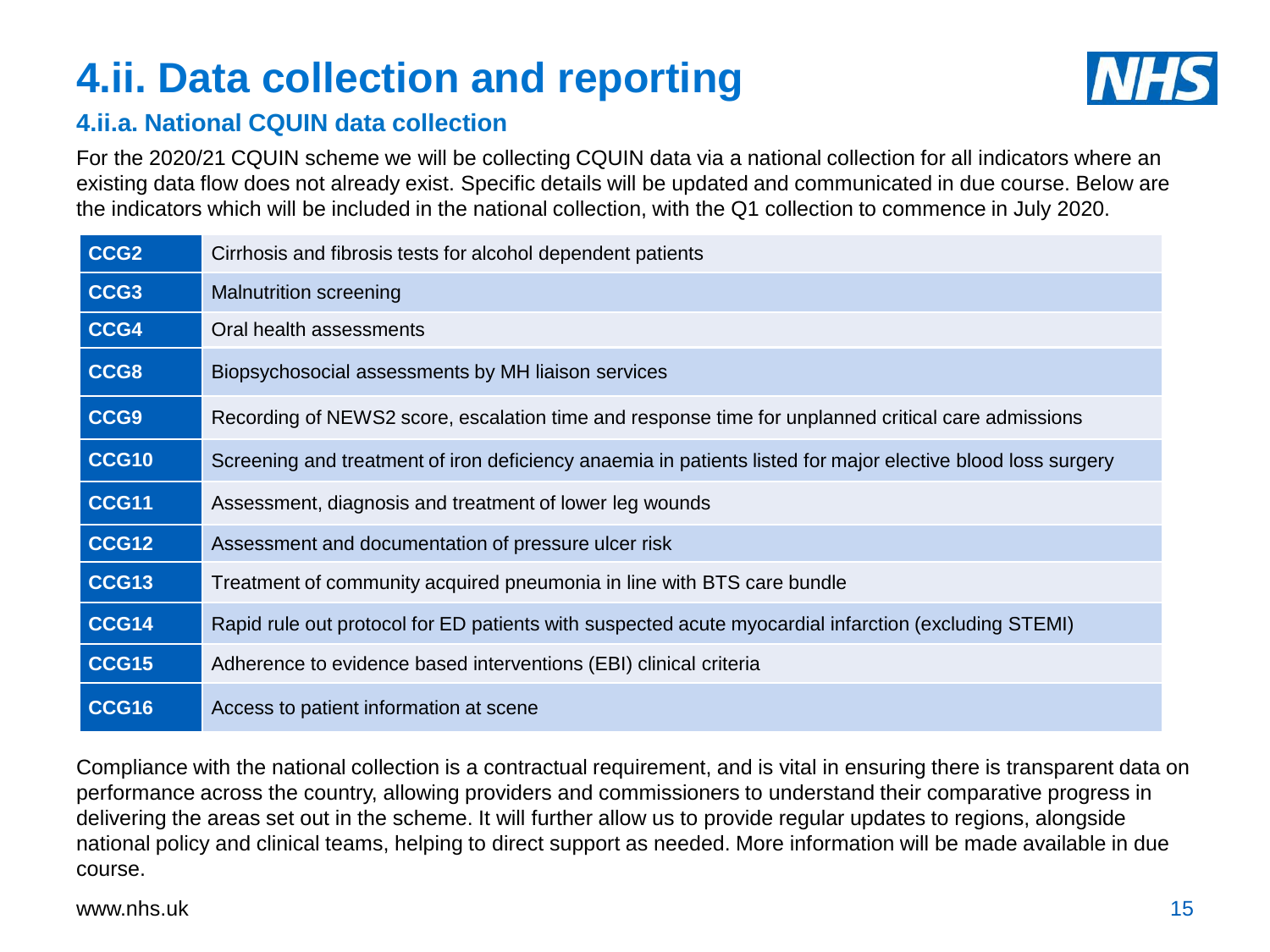# **5a. CQUIN indicators: prevention of ill health**



| CCG1: Appropriate antibiotic prescribing for UTI in adults aged 16+ | 17        |
|---------------------------------------------------------------------|-----------|
| CCG2: Cirrhosis and fibrosis tests for alcohol dependent patients   | 18        |
| <b>CCG3: Malnutrition screening</b>                                 | 19        |
| <b>CCG4: Oral health assessments</b>                                | <b>20</b> |
| <b>CCG5: Staff flu vaccinations</b>                                 |           |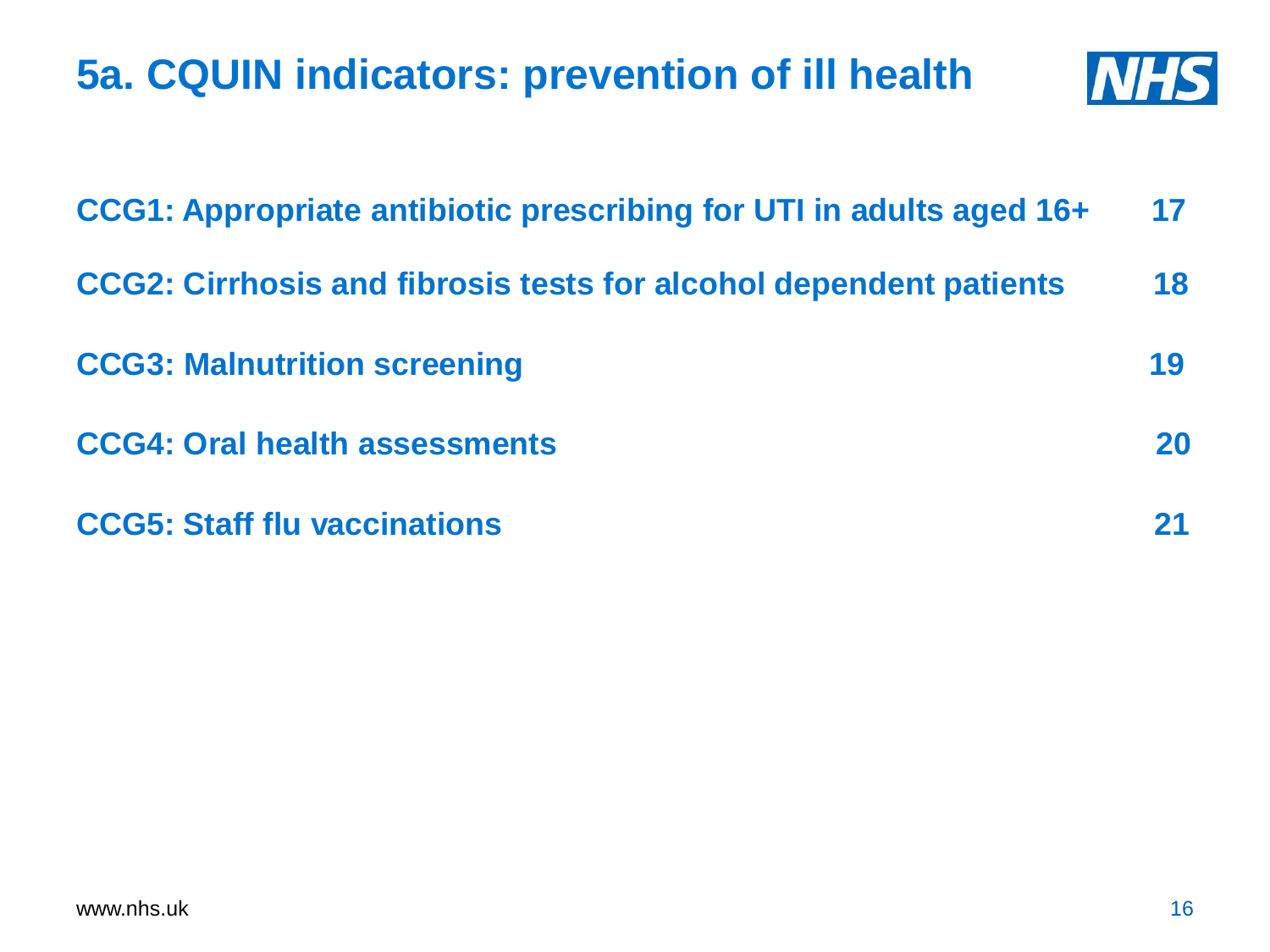### **CCG1: Appropriate antibiotic prescribing for UTI in adults aged 16+**



#### **Scope**

Services: Acute

Period:  $Q1$   $Q2$   $Q3$   $Q4$ 

#### **Payment basis**

Minimum: 40%

Maximum: 60%

Calculation: Quarterly average %

**Accessing support NHSE&I policy lead** Elizabeth Beech [elizabeth.beech@nhs.net](mailto:elizabeth.beech@nhs.net)

#### **Supporting documents**

[Antimicrobial Resistance –](https://improvement.nhs.uk/resources/antimicrobial-resistance-cquin-2019-20/) Urinary Tract Infections supporting *guidance* 

[PHE UTI Diagnostic Guidance](https://www.gov.uk/government/publications/urinary-tract-infection-diagnosis) [IDSA CAUTI Guideline](https://academic.oup.com/cid/article/50/5/625/324341) [EAU Guideline](https://uroweb.org/guideline/urological-infections/#3) [NICE Lower UTI NG109](https://www.nice.org.uk/guidance/ng109) [NICE Pyelonephritis \(acute\) NG](https://www.nice.org.uk/guidance/ng111) 111 [NICE UTI \(catheter associated\)](https://www.nice.org.uk/guidance/ng113)  NG 113 [NICE Quality Standard QS90](https://www.nice.org.uk/guidance/qs90)

#### **Data reporting & performance**

Data should be submitted quarterly to PHE via the online submission portal. An auditing tool will be available in supporting guidance. See sections 4b-d for details about auditing.

Data will be made publicly available on the [PHE Fingertips AMR Portal](https://fingertips.phe.org.uk/profile/amr-local-indicators/data#page/9/gid/1938133070/pat/158/par/NT_trust/ati/118/are/REM) approximately 9 weeks after each quarter.

Performance basis: Quarterly. See section 3 for details about the basis for performance and payment.

#### **Description**

Achieving 60% of all antibiotic prescriptions for UTI in patients aged 16+ years that meet NICE guidance for diagnosis and treatment.

#### **Numerator**

Of the denominator, the cases where all the following actions were applied:

- 1. Documented diagnosis of specific UTI based on clinical signs and symptoms;
- 2. Diagnosis excludes use of urine dipstick in people aged 65+ years and in all Catheter Associated UTI (CAUTI);
- 3. Empirical antibiotic regimen prescribed following NICE / local guidelines;
- 4. Urine sample sent to microbiology as per NICE requirement; and,
- 5. For diagnosis of CAUTI, documented review of urinary catheter use is made in clinical record:

#### **Denominator**

Total number of antibiotic prescriptions for patients aged 16+, with a primary or secondary diagnosis of Urinary Tract Infection in A&E, and in-patient care. (SNOMED codes (A&E): 68566005, 700372006, 45816000; ICD-10 codes (Inpatient): N12X, N10X, N39.0, T83.5)

#### **Exclusions**

Patients prescribed antibiotic prophylaxis for the treatment of recurrent UTI; pregnant women; chronic tubulo-interstitial nephritis.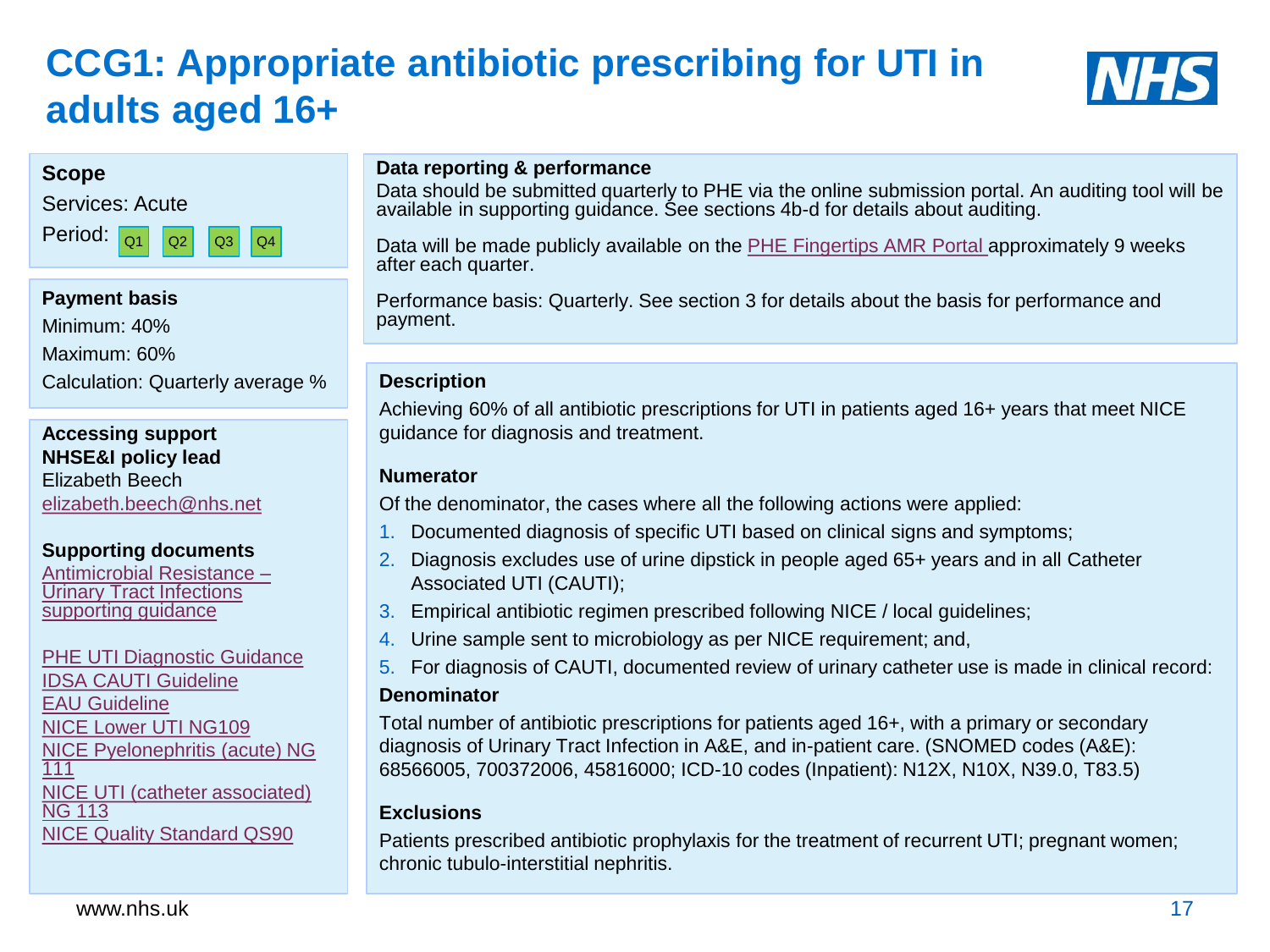### **CCG2: Cirrhosis and fibrosis tests for alcohol dependent patients**



#### **Scope**

Services: Acute, Mental health

Period: Q1 Q2 Q3 Q4

#### **Payment basis**

Minimum: 20% Maximum: 35% Calculation: Quarterly average %

#### **Accessing support NHSE&I policy lead**

Alice Rose O'Connell [alice.oconnell@nhs.net](mailto:alice.oconnell@nhs.net)

#### **Supporting documents**

Additional supporting guidance will be available [here](https://www.gov.uk/government/collections/alcohol-and-drug-misuse-prevention-and-treatment-guidance#preventing-ill-health-from-alcohol-misuse-in-hospital-patients)

[NICE Guideline NG50](http://www.nice.org.uk/guidance/ng50)

#### [NICE Guideline NG49](https://www.nice.org.uk/guidance/ng49)

#### **Data reporting & performance**

Quarterly submission via National CQUIN collection – see section 4 for details about auditing as well as data collection and reporting. Data will be made available approximately 6 weeks after each quarter.

Performance basis: Quarterly. See section 3 for details about the basis for performance and payment.

#### **Description**

Achieving 35% of all unique inpatients (with at least one-night stay) with a primary or secondary diagnosis of alcohol dependence who have an order or referral for a test to diagnose cirrhosis or advanced liver fibrosis.

#### **Numerator**

Of the denominator, those who have an order or referral for transient elastography (TE) or an effective<sup>1</sup> blood test, to diagnose cirrhosis or advanced liver fibrosis.

#### **Denominator**

Total number of inpatients (with at least one-night stay) who have a primary or secondary diagnosis of alcohol dependence (ICD-10 codes F10.2-F10.6).

#### **Exclusions**

- Inpatients who have a primary or secondary diagnosis of cirrhosis or advanced liver fibrosis (ICD-10 codes: I81.0, I82.0, I85.0-I85.9, K70.3, K70.4, K71.7, K72.1-K72.9, K74.4-74.6, K76.6, K76.7).
- Patients who have received a transient elastography (TE) or an effective1 blood test, to diagnose cirrhosis or advanced liver fibrosis in the prior 12 months.

<sup>1</sup> Algorithms of serum fibrosis markers that can stage liver fibrosis/cirrhosis accurately, for example the Enhanced Liver Fibrosis Test (ELF, patented) or the Southampton Traffic Light Test (STLT, not patented). Full details of appropriate tests are provided in the supporting document *Implementation guidance*.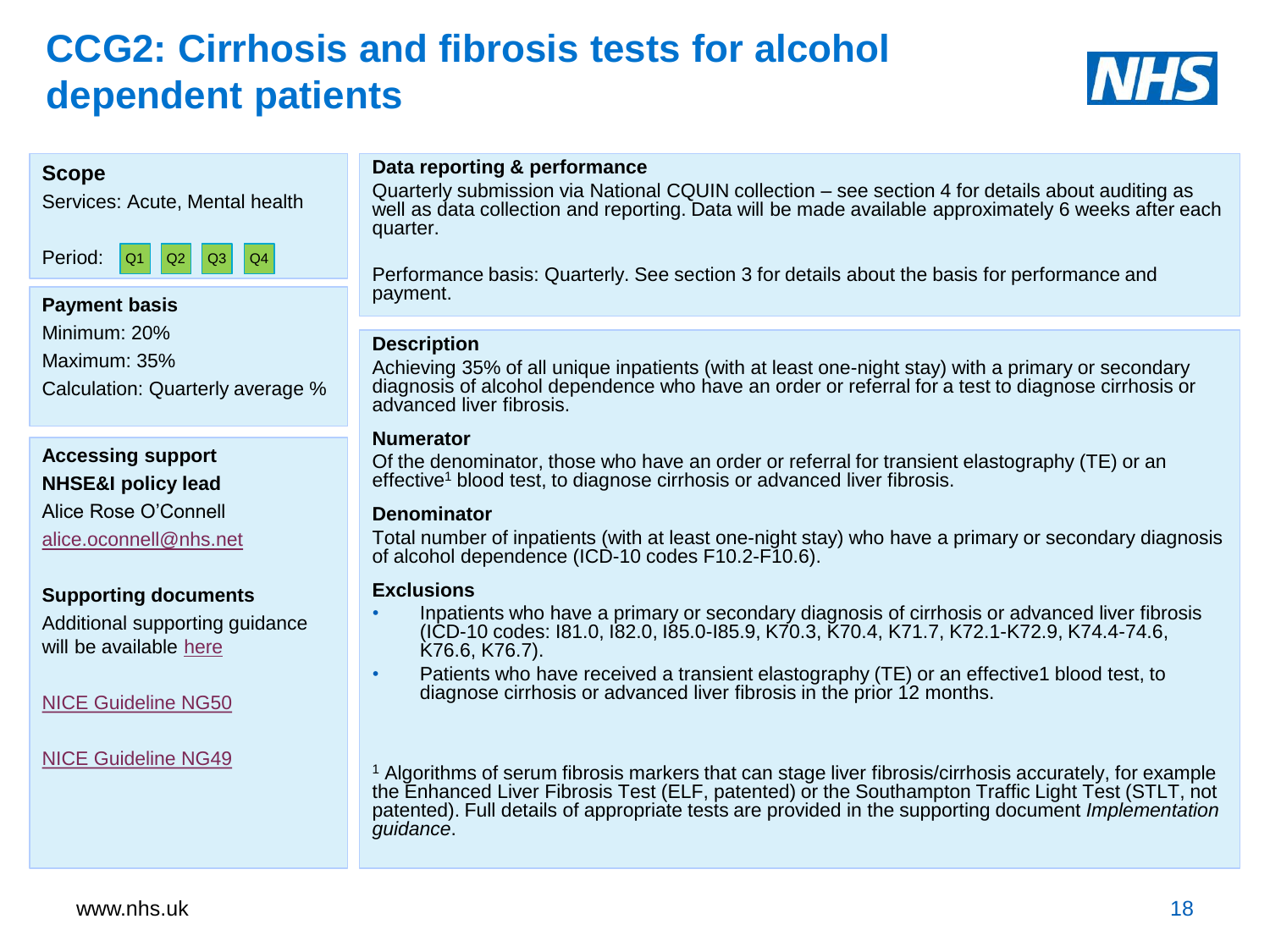### **CCG3: Malnutrition screening**



#### **Scope**

Period:

Services: Community hospital inpatients & NHS funded residents in care homes

Q1 Q2 Q3 Q4

**Payment basis** Minimum: 50% Maximum: 70% Calculation: Quarterly average %

#### **Accessing support NHSE&I policy lead**

Alexander Thompson [england.ageingwell@nhs.net](mailto:england.ageingwell@nhs.net)

#### **Supporting documents**

Supporting documents will be available on the Ageing Well Future [NHS Collaboration Platform. For](https://future.nhs.uk/connect.ti/)  access please contact policy lead

[Nutrition support in adults: NICE](https://www.nice.org.uk/guidance/qs24/resources/nutrition-support-in-adults-pdf-2098545777349)  QS24

[The Malnutrition Universal Screening](https://www.bapen.org.uk/screening-and-must/must/introducing-must)  Tool (MUST)

Nutrition support for adults: oral [nutrition support, enteral tube feeding](https://www.nice.org.uk/guidance/cg32/resources/nutrition-support-for-adults-oral-nutrition-support-enteral-tube-feeding-and-parenteral-nutrition-pdf-975383198917) and parenteral nutrition CG32

#### **Data reporting & performance**

Quarterly submission via National CQUIN collection – see section 4 for details about auditing as well as data collection and reporting. Data will be made available approximately 6 weeks after each quarter.

Performance basis: Quarterly. Due to requirement for frequent screening, performance should be assessed after the quarter finishes to ensure screening continuity for longer term patients and care home residents. See section 3. for details about the basis for performance and payment.

#### **Description**

Achieving 70% of community hospital inpatients, or NHS-commissioned residents in care homes aged 18+, having a nutritional screening that meets [NICE Quality Standard QS24 \(](https://www.nice.org.uk/Guidance/QS24)Quality statements 1&2), with evidence of actions against identified risks.

#### **Numerator**

Of the denominator, those where the following actions were taken within 24 hours of admission/ start of residence (or by 1<sup>st</sup> June 2020 for those admitted/ starting residence prior to 1st April 2020) and then repeated at least every 30 days of the patient spell or care home residence.

- 1. A malnutrition risk screening using a validated tool, such as The Malnutrition Universal Screening Tool; (MUST) that measures all of the items below, with each documented in the management care plan<sup>1</sup>:
	- Body mass index (BMI);
	- Percentage unintentional weight loss;
	- The time duration over which weight loss has occurred; and,
	- The likelihood of future impaired nutrient intake.
- 2. All people who are identified as malnourished or at risk of malnutrition have a management care plan that aims to meet their complete nutritional requirements.
- 3. There is evidence of all actions or goals within the management care plan being acted upon.

#### **Denominator**

All community hospital spells (including those starting before 1st April 2020 and those unfinished by 31st March 2021), for patients aged 18+ with length of stay greater than 24 hours and NHS-funded residents in care homes, aged 18+

#### **Exclusions**

Hospital spells or care home residence where the admission/start of residence was before 1st April 2020 and the discharge/end of residence was before 1st June 2020.

<sup>1</sup>[NHS Personalised care and support planning](https://www.england.nhs.uk/ourwork/patient-participation/patient-centred/planning/) describes best practice for care planning.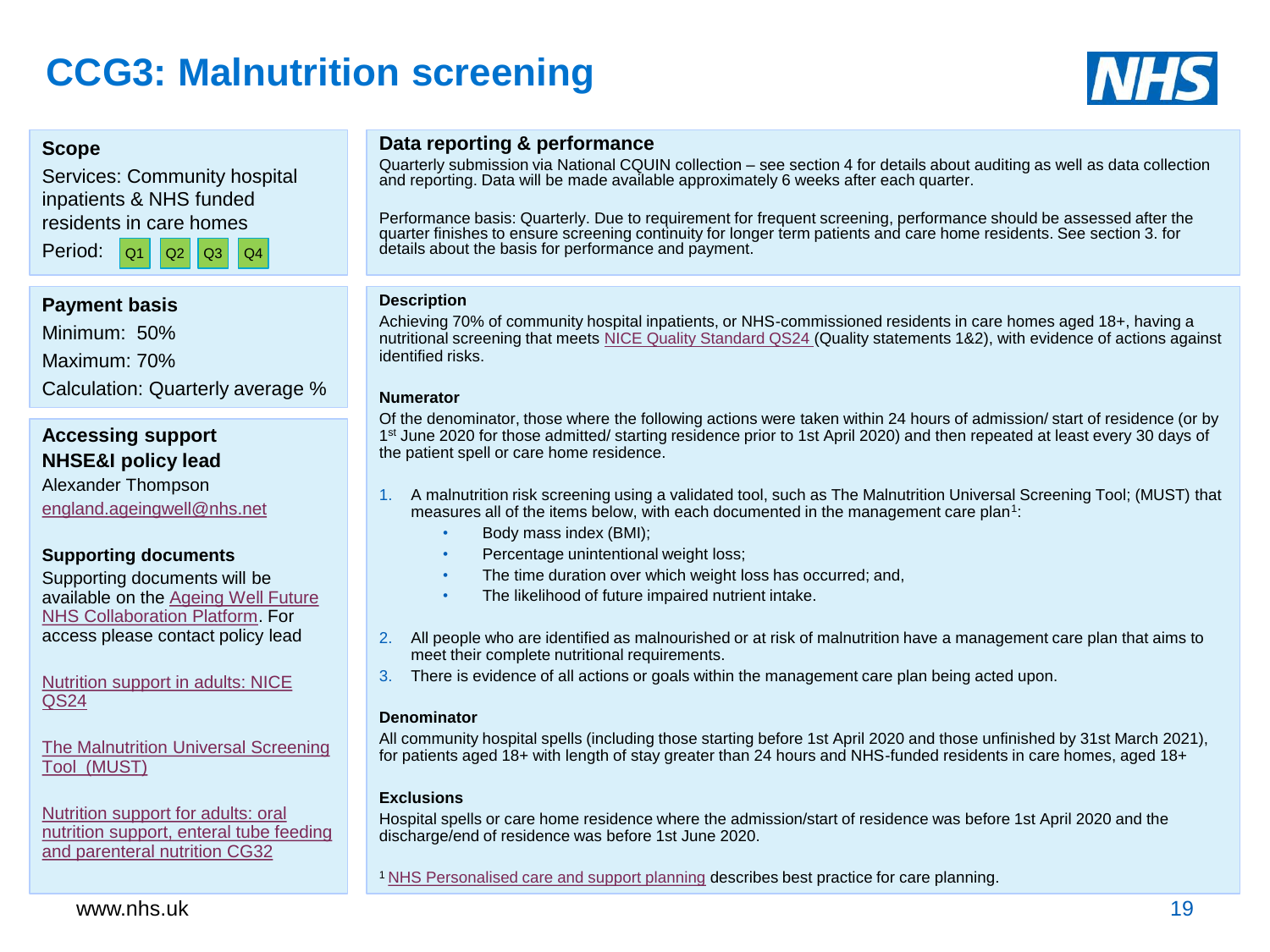### **CCG4: Oral health assessments**



#### **Scope**

Services: NHS funded residents in care homes Period: **Q1 Q2 Q3** Q4

#### **Payment basis**

Minimum: 30% Maximum: 50% Calculation: Quarterly average %

#### **Accessing support NHSE&I policy lead**

Alexander Thompson [england.ageingwell@nhs.net](mailto:england.ageingwell@nhs.net)

#### **Supporting Documents**

Supporting documents will be available on the Ageing Well Future [NHS Collaboration Platform. For](https://future.nhs.uk/connect.ti/)  access please contact policy lead

[NICE: oral health for adults in care](https://www.nice.org.uk/guidance/ng48)  homes: NG48

[NICE: Oral Health assessment tool](https://www.nice.org.uk/guidance/ng48/resources/oral-health-assessment-tool-pdf-2543183533)

NICE: Improving oral health for adults [in care homes: A quick guide for care](https://www.nice.org.uk/about/nice-communities/social-care/quick-guides/improving-oral-health-for-adults-in-care-homes?utm_medium=webpage&utm_source=toolsr&utm_campaign=quickguides&utm_content=qg1)  home managers

[CQC: Smiling matters: oral health](https://www.cqc.org.uk/publications/major-report/smiling-matters-oral-health-care-care-homes) care in care homes

#### **Data reporting & performance**

Quarterly submission via National CQUIN collection – see section 4 for details about auditing as well as data collection and reporting. Data will be made available approximately 6 weeks after each quarter.

Performance basis: Quarterly. Due to requirement for frequent screening, performance should be assessed after the quarter finishes to ensure screening continuity. See section 3 for details about the basis for performance and payment.

#### **Description**

Achieving 50% of NHS commissioned residents having an oral health assessment that meets NICE guidance.

#### **Numerator**

Of the denominator, those where the following actions were taken within 24 hours of start of residence (or by  $1<sup>st</sup>$  June 2020 for those starting residence prior to 1st April 2020) and then repeated at least every 30 days of the care home residence:

- 1. Undertake the oral health assessment and record any actions following the assessment in the resident's personal care plan<sup>1</sup>.
- 2. If the resident has dentures, including partial dentures, record whether they are marked or unmarked in the resident's personal care plan. If unmarked:
	- Provide advice of the importance of marking and record the advice given in the resident's personal care plan.
	- Ask the resident for consent for undertaking denture marking and record this in the resident's personal care plan. If consent is provided:
		- Undertake denture marking and record in resident's personal care plan.
- 3. Check whether the resident has had a dental check-up in the 12 months prior to the assessment. Record findings in the resident's personal care plan. If the resident has not had a check-up in the 12 months prior to assessment then:
	- Seek the resident's consent in organising a check-up with a dentist. Record in the resident's personal care plan. If consent is provided:
		- Organise a check-up with a dentist, recording this information in their personal care plan.

#### **Denominator**

All NHS commissioned residents, aged 18+, who have provided documented consent for undertaking an oral health assessment.

#### **Exclusions**

Residents where the start of residence was before 1st April 2020 and the end of residence was before 1st June 2020.

<sup>1</sup>[NHS Personalised care and support planning](https://www.england.nhs.uk/ourwork/patient-participation/patient-centred/planning/) describes best practice for care planning.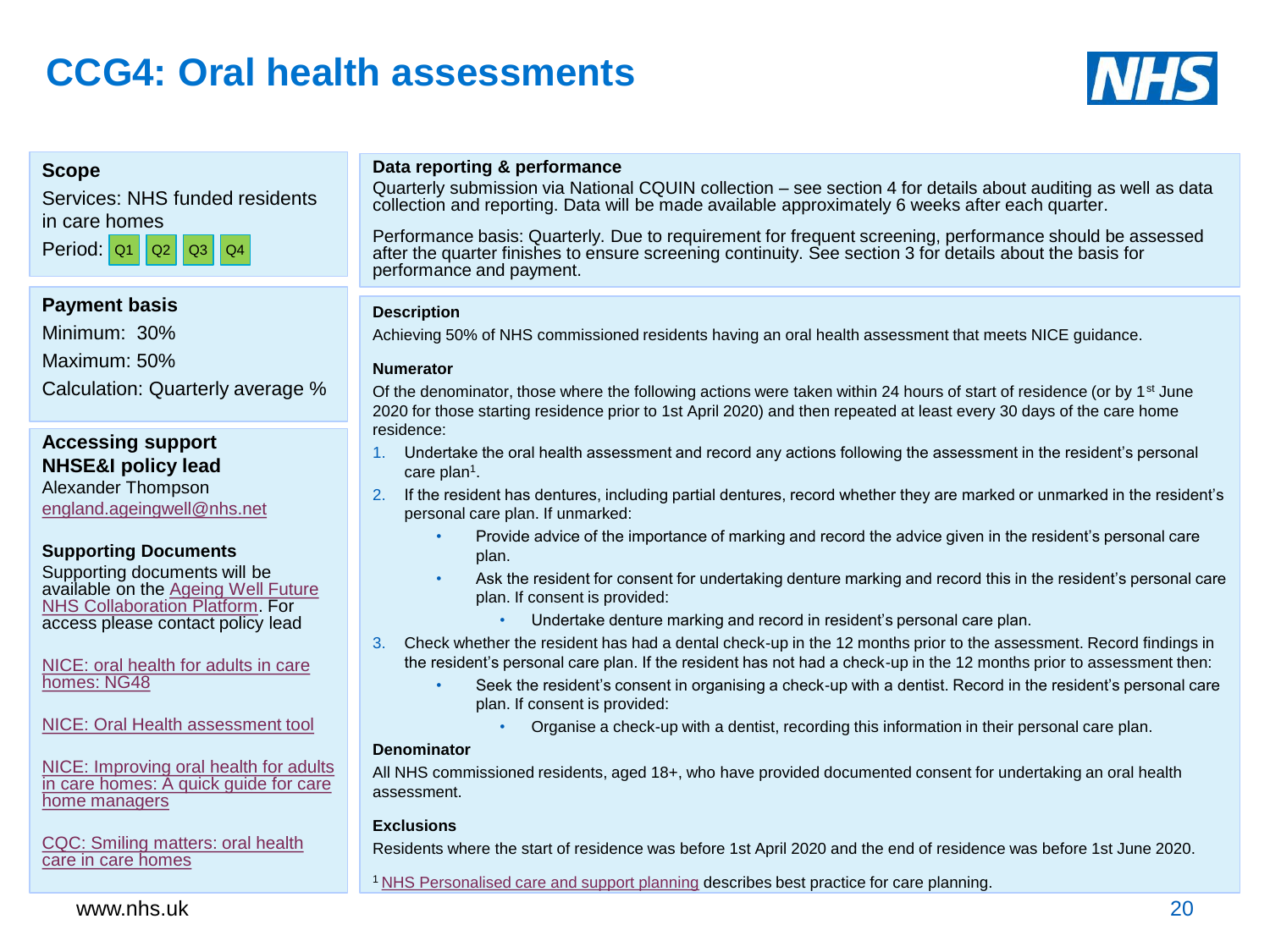### **CCG5: Staff flu vaccinations**



#### **Scope**

Services: Acute, community, mental health, ambulance.

Period:  $Q4$ 

**Payment basis** Minimum: 70% Maximum: 90% Calculation: Whole period %

**Accessing support NHSE&I policy lead** Doug Gilbert [england.uecdeliverypmo@nhs.net](mailto:england.uecdeliverypmo@nhs.net)

**Supporting documents**

[ImmForm Guidance](https://www.gov.uk/government/collections/vaccine-uptake)

[Green Book](https://www.gov.uk/government/uploads/system/uploads/attachment_data/file/147882/Green-Book-Chapter-12.pdf)

[NICE Guideline NG103](https://www.nice.org.uk/guidance/ng103)

#### **Data reporting & performance**

Monthly provider submission (between September and March) to PHE via ImmForm. See: **[Guidance](https://www.gov.uk/government/collections/vaccine-uptake)** 

Data will be made [publicly available](https://www.gov.uk/government/collections/vaccine-uptake) approximately 6 weeks after each quarter.

Performance basis: Whole Period. Quarterly reporting not suitable due to cumulative nature of measure. See section 3 for details about the basis for performance and payment.

#### **Description**

Achieving an 90% uptake of flu vaccinations by frontline staff with patient contact.

#### **Numerator**

Of the denominator, those who receive their flu vaccination.

#### **Denominator**

Total number of front line healthcare workers between 1 September 2020 and February 28th 2021.

#### **Exclusions**

- Staff working in an office with no patient contact.
- Social care workers.
- Staff out of the provider for the whole of the flu vaccination period (e.g. maternity leave, long term sickness).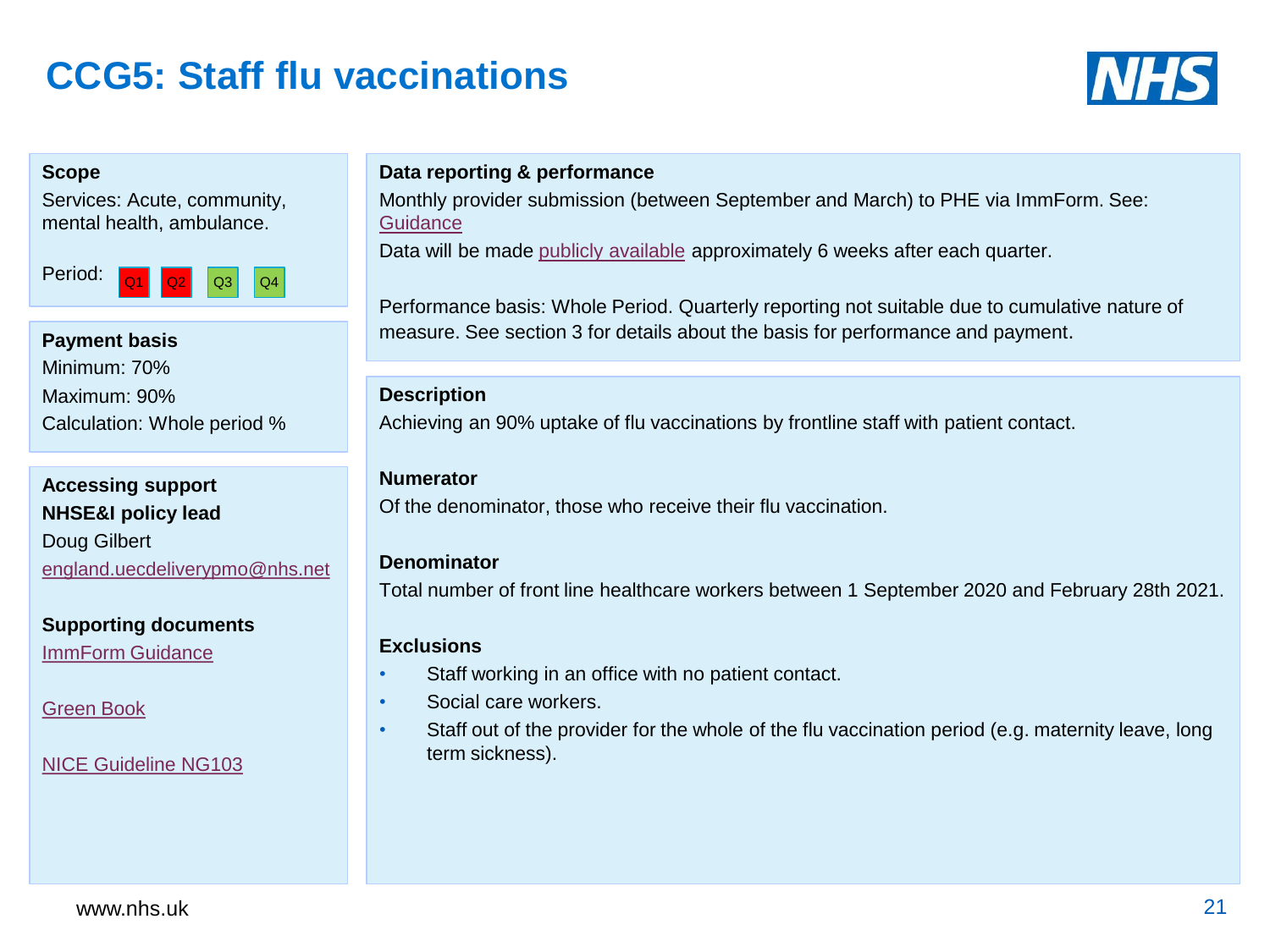### **5b. CQUIN indicators: mental health**



### **CCG6: Use of anxiety disorder specific measures in IAPT 23**

### **CCG7: Outcome measurement across specified Mental Health Services**

CCG7a: Routine outcome monitoring in CYP and perinatal mental **24**  health services

CCG7b: Routine outcome monitoring in community mental health **25** services

### **CCG8: Biopsychosocial assessments by MH liaison services 26**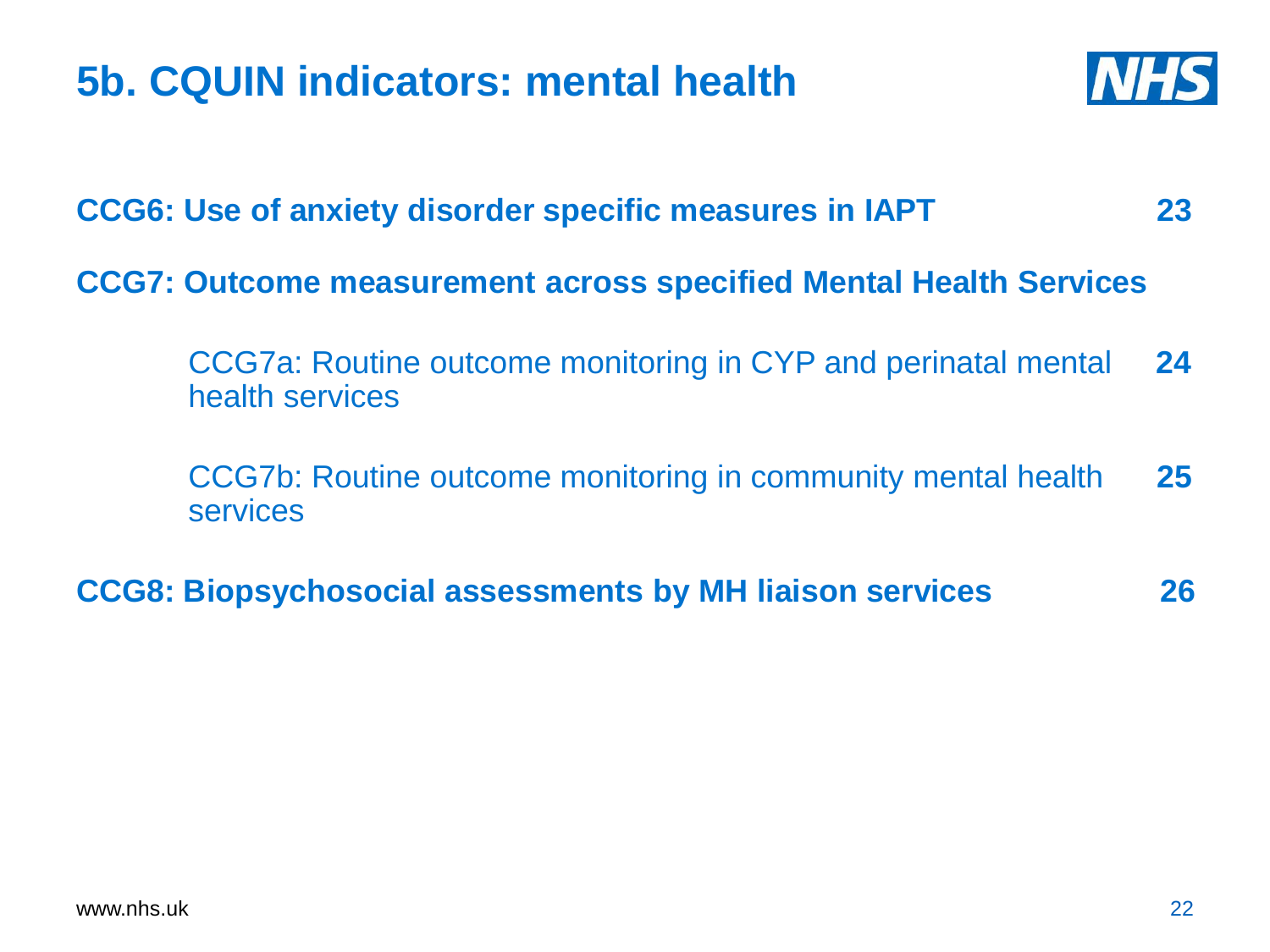### **CCG6: Use of anxiety disorder specific measures in IAPT**



#### **Scope**

Services: IAPT services

Period: **Q1** Q2 Q3 Q4

#### **Payment basis** Minimum: 35% Maximum: 65% Calculation: Quarterly average %

**Accessing support NHSE&I policy lead** Sally Milne [England.MHCQUIN@nhs.net](mailto:England.MHCQUIN@nhs.net)

#### **Supporting documents**

Available from the 'Mental Health CQUIN' Future NHS [Collaboration Platform](https://future.nhs.uk/MHCQUIN/grouphome). Please email the policy lead above to gain access.

[IAPT manual](https://www.england.nhs.uk/publication/the-improving-access-to-psychological-therapies-manual/)

#### **Data reporting & performance**

Routine provider submission to the [Improving Access to Psychological Therapies \(IAPT\) Data Set](https://digital.nhs.uk/data-and-information/data-collections-and-data-sets/data-sets/improving-access-to-psychological-therapies-data-set/improving-access-to-psychological-therapies-data-set-reports)

Monthly provider level data will be available approx. 12 weeks after each period – details will be provided via the 'Mental Health CQUIN' [Future NHS Collaboration Platform.](https://future.nhs.uk/system/login?nextURL=/connect.ti/home/grouphome)

Performance basis: Quarterly. See section 3 for details about the basis for performance and payment.

#### **Description**

Achieving 65% of referrals with a specific anxiety disorder problem descriptor finishing a course of treatment having paired scores recorded on the specified Anxiety Disorder Specific Measure (ADSM).

#### **Numerator**

Of the denominator, the referrals that had paired scores recorded on the specified ADSM.

#### **Denominator**

The number of referrals with a specific anxiety disorder problem descriptor<sup>1</sup>, where the course of treatment was finished and where there were at least two attended treatment appointments in the financial year.

<sup>1</sup>This includes 6 disorders: Obsessive Compulsive Disorder, Social Phobias, Health Anxiety, Agoraphobia, Post Traumatic Stress Disorder, Panic Disorder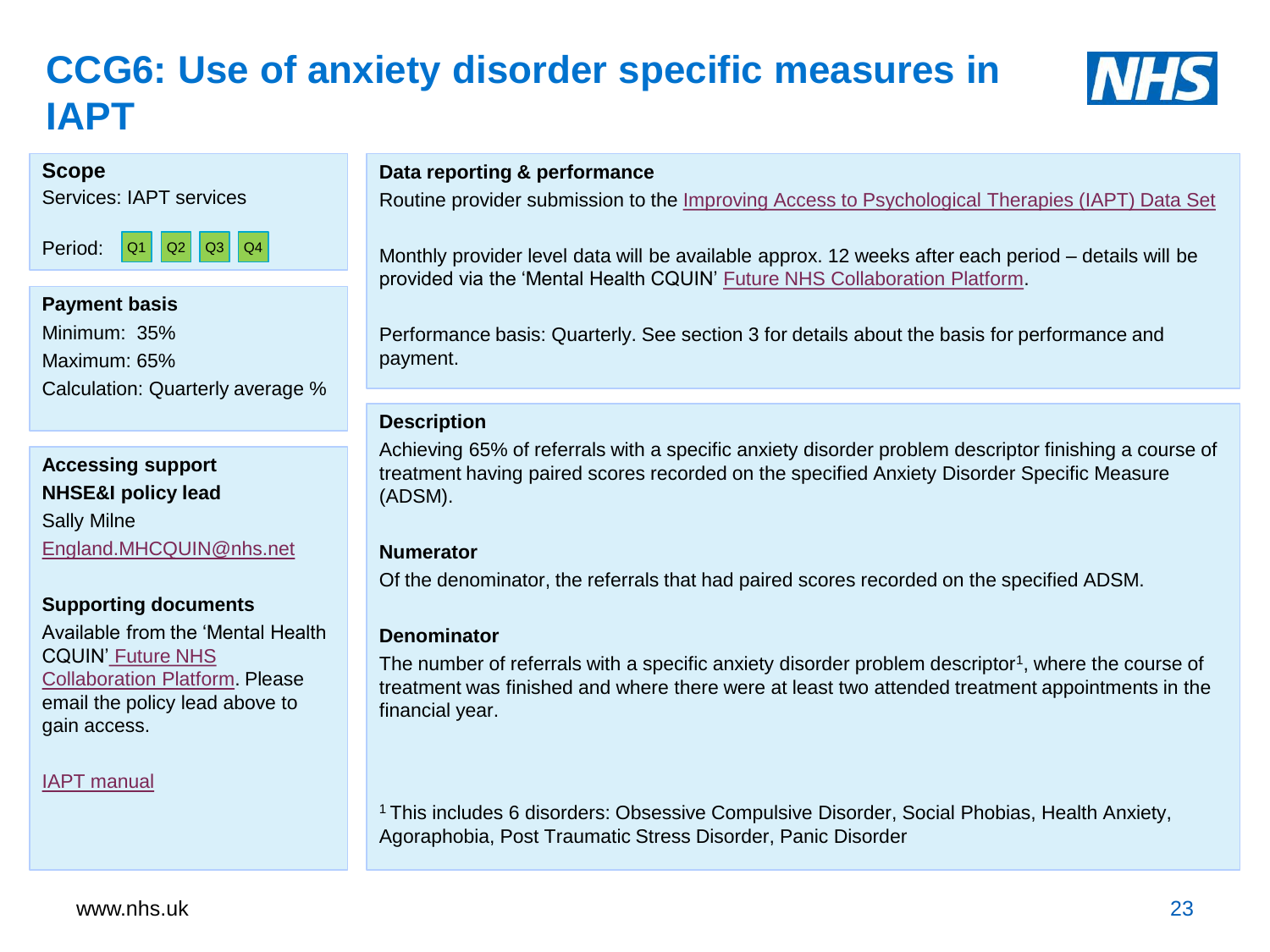### **CCG7a: Routine outcome monitoring in CYP and perinatal mental health services**

#### **Scope**

Services: Mental health services delivering:

- care to under 18s
- specialist perinatal

Period: 01 02 03 04

**Payment basis** Minimum:10% Maximum: 40% Calculation: Quarterly average %

**Accessing support NHSE&I policy lead** Sally Milne [england.MHCQUIN@nhs.net](mailto:england.MHCQUIN@nhs.net)

#### **Supporting documents**

Available from the 'Mental Health CQUIN' Future NHS Collaboration [Platform. Please email the policy](https://future.nhs.uk/MHCQUIN/grouphome)  lead above to gain access.

[Perinatal Mental Health Outcomes](https://www.england.nhs.uk/wp-content/uploads/2019/12/Implementing-routine-outcome-monitoring-in-specialist-mental-health-services.pdf)  Implementation manual

#### **Data reporting & performance**

Routine provider submission to the [Mental Health Services Data Set \(](https://digital.nhs.uk/data-and-information/data-collections-and-data-sets/data-sets/mental-health-services-data-set)MHSDS)

Monthly provider level data will be available approx. 12 weeks after each period – details will be provided via the 'Mental health CQUIN' future NHS collaboration platform.

Performance basis: Quarterly. See section 3 for details about the basis for performance and payment.

#### **Description**

Achieving 40% of children and young people and women in the perinatal period accessing mental health services, having their outcomes measured at least twice.

#### **Numerator**

Of the denominator, those referrals where the same outcome measure<sup>1</sup> has been used at least twice.

#### **Denominator**

All closed MH referrals with at least two contacts in the financial year, where the individual was under 18 on the date of referral, or was referred to a perinatal service.

<sup>1</sup> Acceptable outcome measures can be found in the [MHSDS technical output specification](https://digital.nhs.uk/binaries/content/assets/website-assets/data-and-information/data-sets/mhsds/mhsds_v4.1_technical_output_specification_for_publication.xlsm)<sup>2</sup> <sup>2</sup>Version 5 due to be published in April 2020.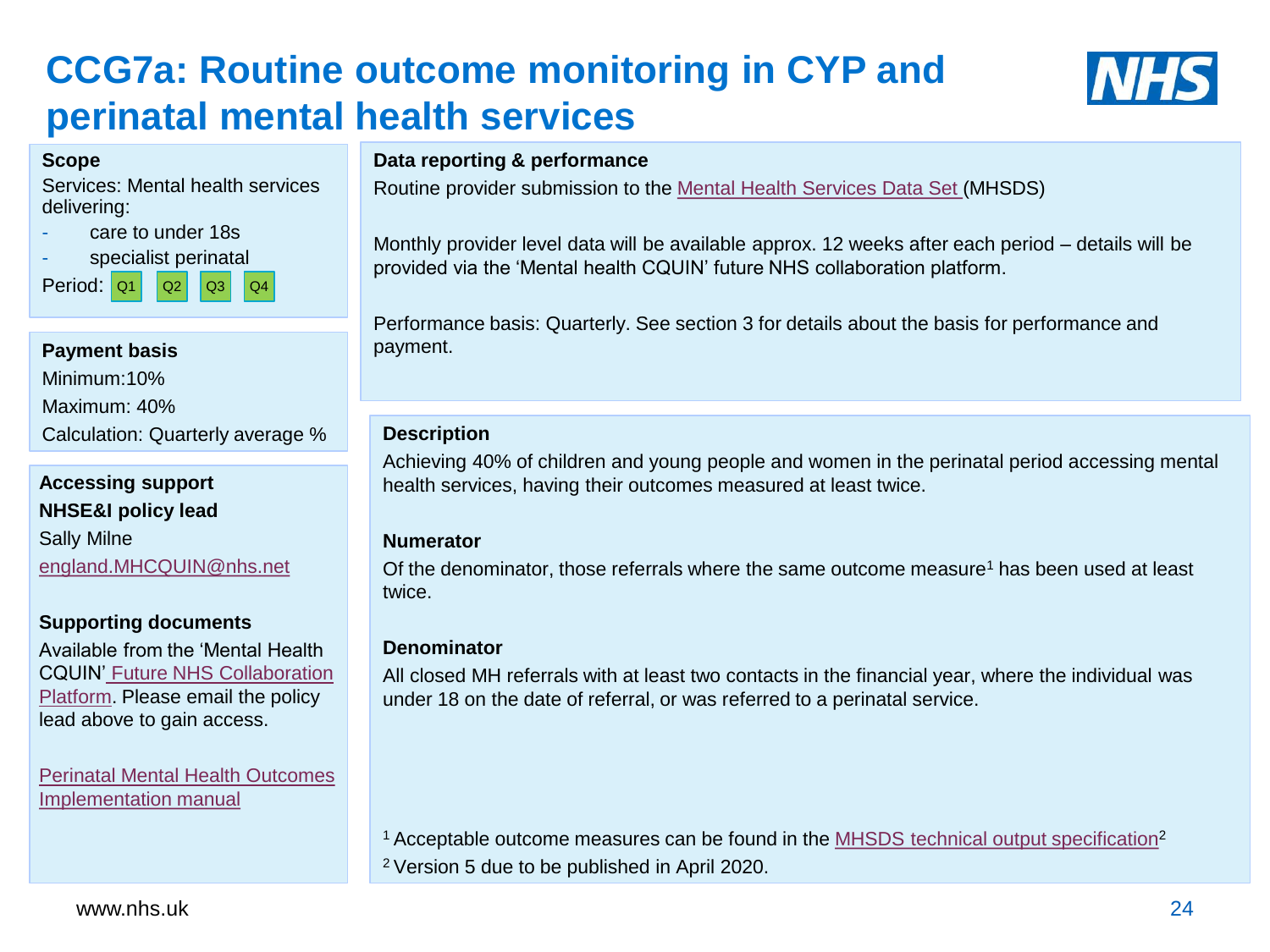### **CCG7b: Routine outcome monitoring in community mental health services**



#### **Scope**

Services: Adult community mental health services (CMHS)

Period: **Q1** Q2 Q3 Q4

**Payment basis** Minimum: 10% Maximum: 40% Calculation: Quarterly average %

**Accessing support NHSE&I policy lead** Sally Milne

[England.MHCQUIN@nhs.net](mailto:England.MHCQUIN@nhs.net)

#### **Supporting documents**

Available from the 'Mental health CQUIN' Future NHS [Collaboration Platform](https://future.nhs.uk/MHCQUIN/grouphome). Please email the policy lead above to gain access.

Supported by the National Collaborative Centre for Mental [Health \(NCCMH\) Community MH](https://www.england.nhs.uk/wp-content/uploads/2019/09/community-mental-health-framework-for-adults-and-older-adults.pdf)  framework

#### **Data reporting & performance**

Routine provider submission to the [Mental Health Services Data Set](https://digital.nhs.uk/data-and-information/data-collections-and-data-sets/data-sets/mental-health-services-data-set) (MHSDS).

Monthly provider level data will be available approx. 12 weeks after each period – details will be provided via the 'Mental Health CQUIN' FutureNHS collaboration platform.

Performance basis: Quarterly. See section 3 for details about the basis for performance and payment.

#### **Description**

Achieving 40% of adults accessing select CMHS, having their outcomes measured at least twice.

#### **Numerator**

Of the denominator, those referrals where the same outcome<sup>1</sup> measure has been used at least twice.

#### **Denominator**

All closed referrals where the individual was aged 18+ on the date of referral, with at least two contacts with select CMHS teams<sup>2</sup> during the financial year.

<sup>1</sup> Acceptable outcome measures can be found in the [MHSDS Technical Output specification](https://digital.nhs.uk/binaries/content/assets/website-assets/data-and-information/data-sets/mhsds/mhsds_v4.1_technical_output_specification_for_publication.xlsm)<sup>3</sup>

<sup>2</sup> Selected mental health teams includes: Crisis resolution team/home treatment team, crisis resolution team, Home treatment service, Primary care mental health service, Community mental health team – Functional, community mental health team – organic, assertive outreach team, rehabilitation and recovery service, general psychiatric service, psychotherapy service, psychological therapy service (non IAPT), personality disorder service, eating disorders/dietetics service.

<sup>3</sup> Version 5 due to be published in April 2020.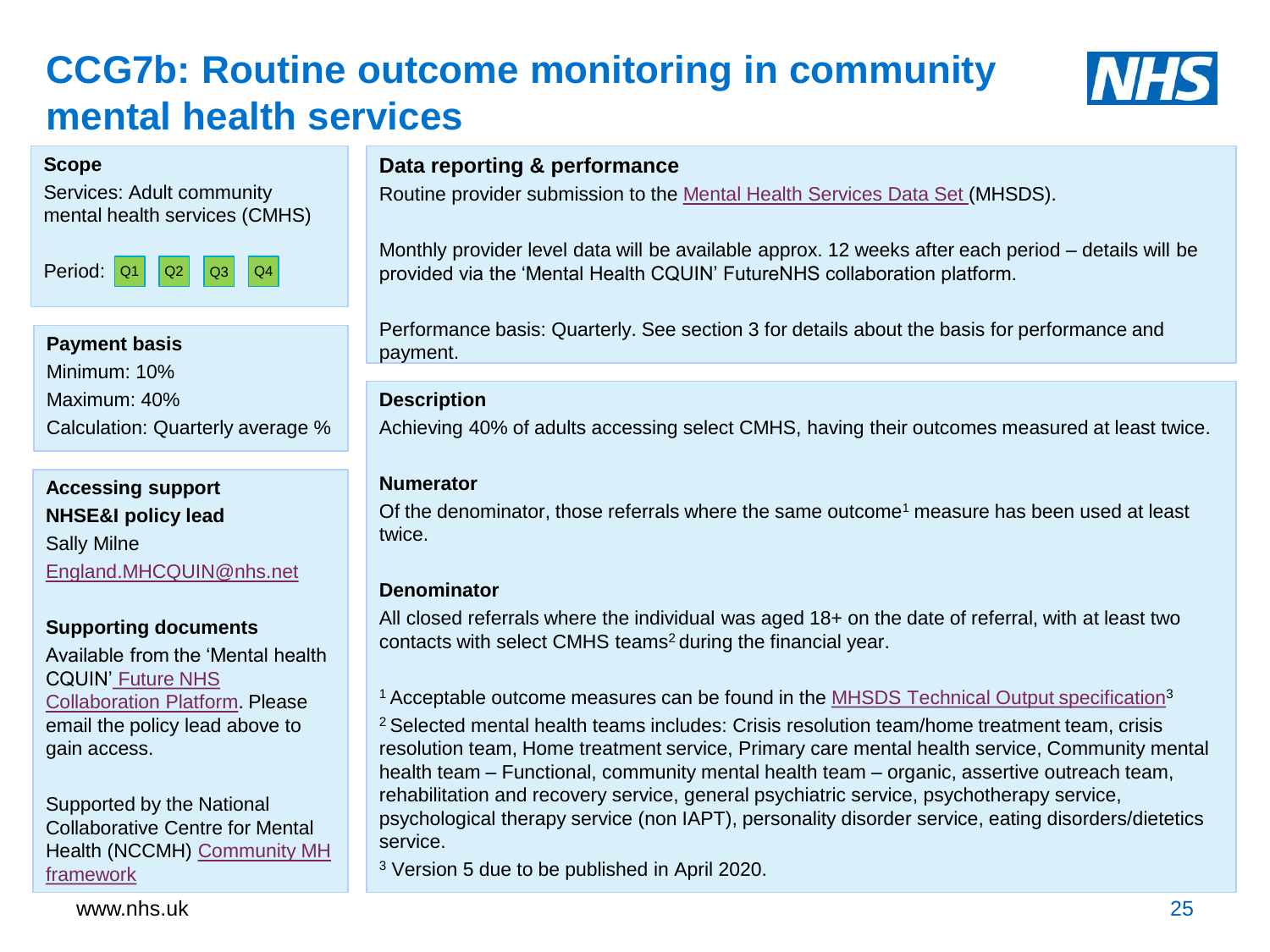### **CCG8: Biopsychosocial assessments by MH liaison services**

#### **Scope**



#### **Payment basis**

Minimum: 60% Maximum: 80% Calculation: Quarterly average %

**Accessing support NHSE&I policy Lead** Sally Milne [England.MHCQUIN@nhs.net](mailto:England.MHCQUIN@nhs.net)

#### **Supporting Documents**

Available from the 'Mental Health CQUIN' Future NHS Collaboration [Platform. Please email the policy le](https://future.nhs.uk/MHCQUIN/grouphome)ad above to gain access.

[NICE Guideline CG16](https://www.nice.org.uk/guidance/cg16)

[NICE Guideline CG133](https://www.nice.org.uk/guidance/cg133)

[NICE Quality Standard QS34](https://www.nice.org.uk/guidance/qs34)

NHSE/NICE Guidance on Liaison [Mental Health Services for Adults](https://www.england.nhs.uk/wp-content/uploads/2016/11/lmhs-guidance.pdf)  and Older Adults 2016

HQIP Guideline on Assessment of [Clinical Risk in Mental Health Service](https://www.hqip.org.uk/wp-content/uploads/2018/10/Ref-70-Mental-Health-CORP-Risk-Assessment-Study-v0.2.docx.pdf) 2018

#### **Data reporting & performance**

Quarterly submission via national CQUIN collection – see section 4 for details about auditing as well as data collection and reporting. Data will be made available approximately 6 weeks after each quarter.

Performance basis: Quarterly. See section 3. for details about the basis for performance and payment.

#### **Description**

Achieving 80% of self-harm<sup>1</sup> referrals receiving a biopsychosocial assessment concordant with NICE guidelines.

#### **Numerator**

Of the denominator, those that had evidence of a comprehensive biopsychosocial assessment concordant with [Section 1.3 of CG133](https://www.nice.org.uk/guidance/CG133/chapter/1-Guidance#psychosocial-assessment-in-community-mental-health-services-and-other-specialist-mental-health) including:

- Assessment of needs
- Risk assessment
- Developing an integrated care and risk management plan<sup>2</sup>

#### **Denominator**

The total referrals for self-harm<sup>1</sup> to liaison psychiatry

1 The term self-harm for this CQUIN is defined as in the NICE guideline to refer to any act of selfpoisoning or self-injury carried out by an individual irrespective of motivation. This excludes harm to the self arising from excessive consumption of alcohol or recreational drugs, or from starvation [arising from anorexia nervosa, or accidental harm to oneself. Please see Mental Health CQUIN](https://future.nhs.uk/connect.ti/home/grouphome)  Future NHS Collaboration Platform for further information about identifying codes for self-harm referrals in local data sets.

<sup>2</sup> [NHS Personalised care and support planning](https://www.england.nhs.uk/ourwork/patient-participation/patient-centred/planning/) describes best practice for care planning.

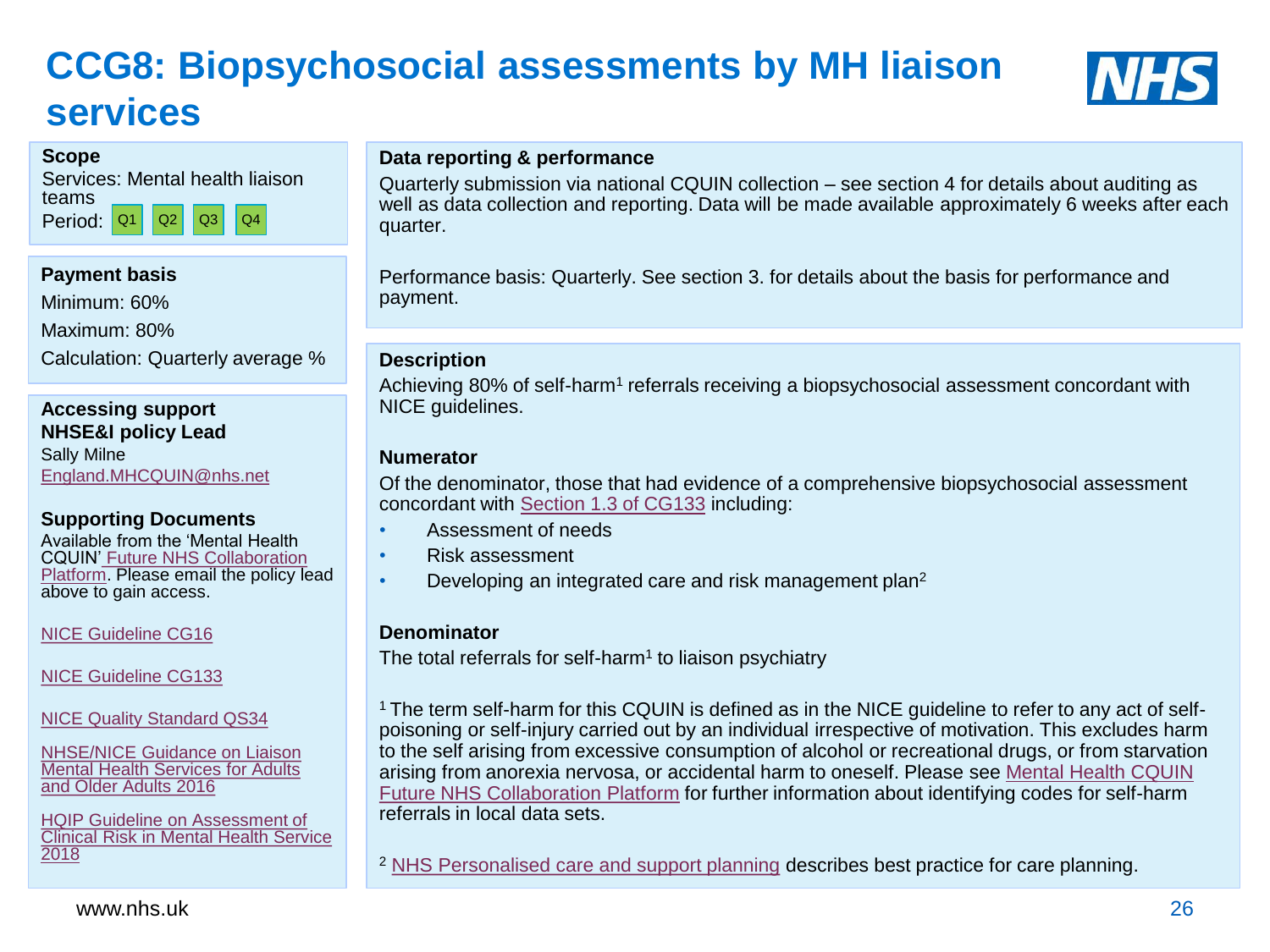### **5c. CQUIN indicators: Patient safety**



**CCG9: Recording of NEWS2 Score, escalation time and response time for 28 unplanned critical care admissions**

**CCG10: Screening and treatment of iron deficiency anaemia in patients 29 listed for major elective blood loss surgery**

**CCG11: Assessment, diagnosis and treatment of lower leg wounds 30**

**CCG12: Assessment and documentation of pressure ulcer risk 31**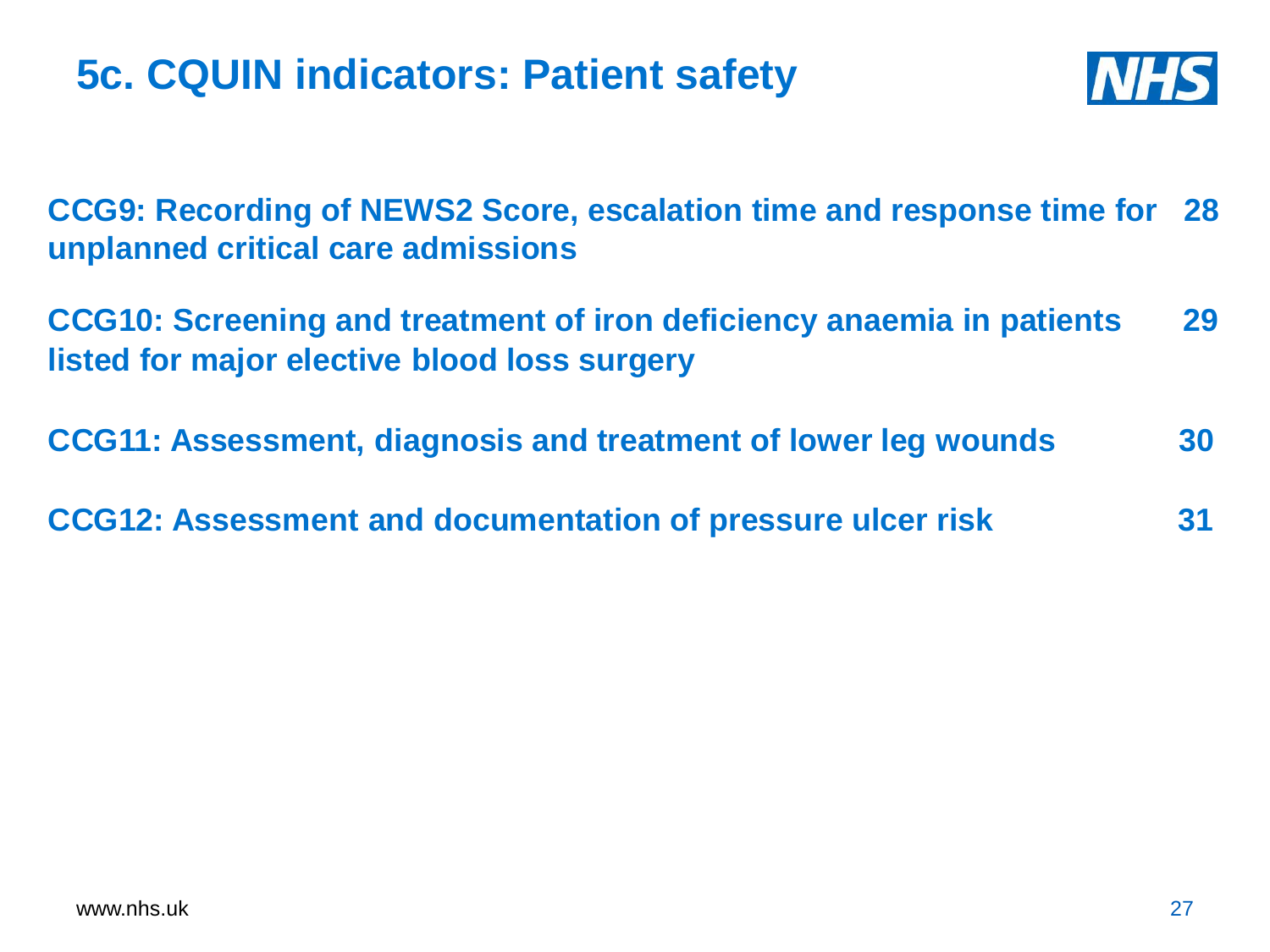### **CCG9: Recording of NEWS2 score, escalation time and response time for unplanned critical care admissions**

#### **Scope**

Services: Acute



#### **Payment basis**

Minimum: 20% Maximum: 60% Calculation: Quarterly average %

#### **Accessing support NHSE&I policy lead**  Sharon Lamont

[s.lamont@nhs.net](mailto:s.lamont@nhs.net)

#### **Supporting documents**

Supporting documents will be available on the Deterioration [Future NHS Collaboration](https://future.nhs.uk/connect.ti/)  Platform

[NICE Clinical Guideline CG50](https://www.nice.org.uk/guidance/cg50)

[RCP London Guidance](https://www.rcplondon.ac.uk/projects/outputs/national-early-warning-score-news-2)

#### **Data reporting & performance**

Quarterly submission via National CQUIN collection – see section 4 for details about auditing as well as data collection and reporting. Data will be made available approximately 6 weeks after each quarter.

Performance basis: Quarterly. See section 3 for details about the basis for performance and payment.

#### **Description**

Achieving 60% of all unplanned critical care unit admissions from non-critical care wards of patients aged 18+, having a NEWS2 score, time of escalation (T0) and time of clinical response (T1) recorded.

#### **Numerator**

Of the denominator, the number where the following are all recorded in clinical notes at time of admission to the critical care unit:

- 1. NEWS2 score and,
- 2. The time and date of escalation  $(T0)^1$ ; and,
- 3. The time and date of response by appropriate clinician  $(T1)^1$ .

#### **Denominator**

All unplanned critical care unit admissions from non-critical care wards (CCADMITYPE = 01,  $CCSORCLOC = 03$  of patients aged 18+.

#### **Exclusions**

Pregnant women, end of life patients.

<sup>1</sup> As defined in the accompanying support documents.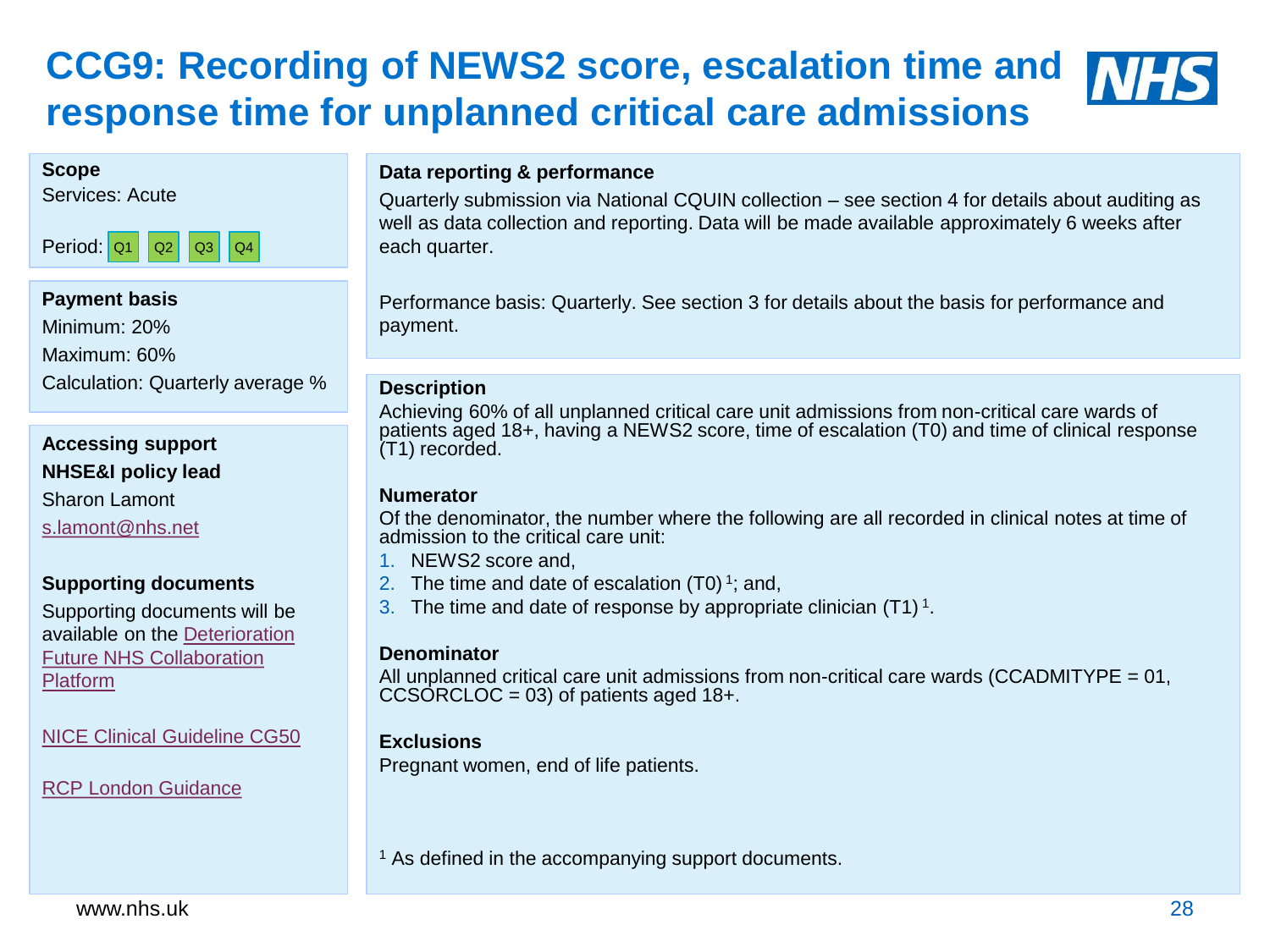### **CCG10: Screening and treatment of iron deficiency anaemia in patients listed for major elective blood loss surgery**



#### **Scope**



#### **Payment basis**

Minimum: 45% Maximum: 60% Calculation: Whole period %

**Accessing support NHSE&I policy lead** Matthew Barker [m.barker1@nhs.net](mailto:m.barker1@nhs.net)

#### **Supporting documents**

[NICE Guideline NG24](https://www.nice.org.uk/Guidance/ng24)

The pre-operative anaemia management CQUIN code table will be available on the 'associated projects' section of the [GIRFT website](https://gettingitrightfirsttime.co.uk/).

2016 Audit of Patient Blood Management in adults [undergoing elective, scheduled](https://hospital.blood.co.uk/audits/national-comparative-audit/surgical-audits/patient-blood-management-in-adults-undergoing-elective-scheduled-surgery-2016/)  surgery

#### **Data reporting & performance**

Quarterly submission via National CQUIN collection – see section 4 for details about auditing as well as data collection and reporting. Data will be made available approximately 6 weeks after each quarter.

Performance basis: Whole period. The need to allow for screening to take place 6 weeks prior to the procedure requires the denominator to be restricted to only include procedures taking place more than 6 weeks after the start of the 20/21 year. This restriction supports 'whole period', rather than 'quarterly' performance assessment. See section 3 for details about the basis for performance and payment.

#### **Description**

Ensuring that 60% of major elective blood loss surgery patients are treated in line with NICE Guideline NG24.

#### **Numerator**

Of the denominator, all admissions where the following actions were applied within the 6 week period prior to the procedure:

- Haemoglobin (Hb) measured; and,
- If anaemia present, have serum ferritin level tested; and,
	- If diagnosed with iron-deficiency anaemia offered appropriate iron treatment (oral and/or IV iron).

#### **Denominator**

Total elective inpatient admissions, within the period 13 May 2020 – 31 March 2021, with a primary procedure in the following groups: Coronary Artery Bypass Graft , Cardiac Valve Procedures, Colorectal Resection, Cystectomy, Hysterectomy, Primary Hip Replacement, Hip Replacement Revision, Primary Knee Replacement, Knee Replacement Revision, Nephrectomy, Carotid Artery (open procedure), Other Aortic/Iliac Occlusive Disease (open procedure).

OPCS procedure codes are provided in the pre-operative anaemia management CQUIN code table.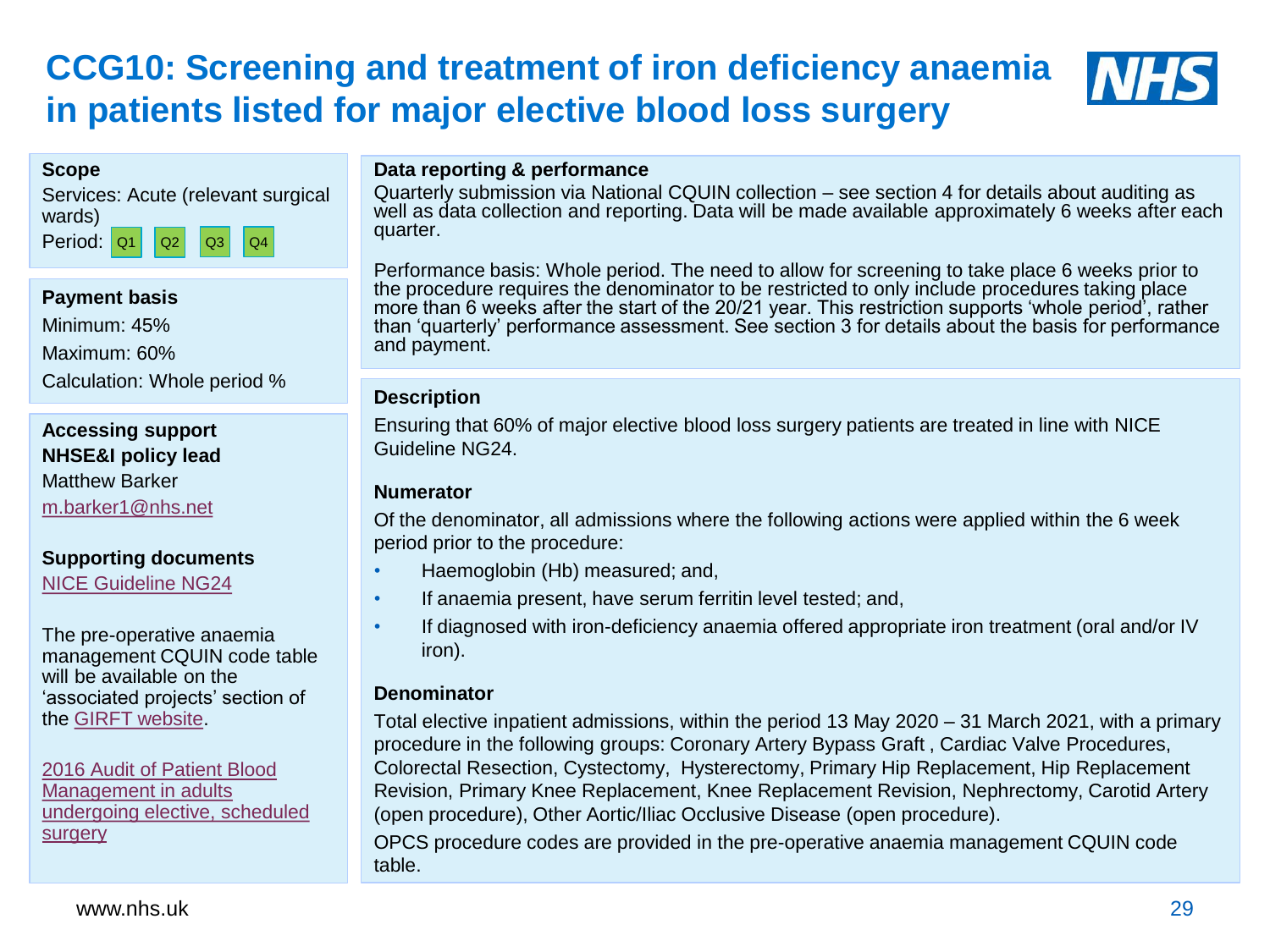### **CCG11: Assessment, diagnosis and treatment of lower leg wounds**



#### **Scope**

Services: Community Nursing



#### **Payment basis**

Minimum: 25% Maximum: 50% Calculation: Quarterly average %

**Accessing support Policy lead** Una Adderley National Wound Care Strategy Programme [una.adderley@yhahsn.com](mailto:una.adderley@yhahsn.com)

**Supporting documents** [NICE Clinical Guideline CG147](https://www.nice.org.uk/guidance/cg147)

[NICE Clinical Guideline CG168](https://www.nice.org.uk/guidance/cg168)

#### [SIGN Guideline 120](https://www.sign.ac.uk/sign-120-management-of-chronic-venous-leg-ulcers.html)

Additional supporting documents will be available via the Future [Collaboration Network for Wound](https://future.nhs.uk/connect.ti/) Care. For access please email the contact above.

www.nhs.uk

#### **Data reporting & performance**

Quarterly submission via National CQUIN collection – see section 4 for details about auditing as well as data collection and reporting. Data will be made available approximately 6 weeks after each quarter.

Performance basis: Quarterly. See section 3 for details about the basis for performance and payment.

#### **Description**

Achieving 50% of patients with lower leg wounds receiving appropriate assessment diagnosis and treatment in line with NICE Guidelines.

#### **Numerator**

Of the denominator, the number where the following audit criteria for diagnosis and treatment are met within 28 days of referral to service or, for a patient already receiving care from that service, within 28 days of a non-healing leg wound being identified and recorded:

- 1. Documentation of a full leg wound assessment that meets the minimum requirements described in *[Lower Limb Assessment Essential Criteria](https://www.ahsnnetwork.com/wp-content/uploads/2019/11/V2-Draft-Lower-Limb-Assessment-Essential-Criteria-25.11.19.pdf)*.
- 2. Patients with a leg wound with an adequate arterial supply (ABPI > 0.8-1.3) and where no other condition that contra-indicates compression therapy is suspected, treated with a minimum of 40mmHg compression therapy.
- 3. Patients diagnosed with a leg ulcer documented as having been referred (or a request being made for referral) to vascular services for assessment for surgical interventions.

#### **Denominator**

Total number of patients treated in the community nursing service with a wound on their lower leg (originating between the knee and the malleolus).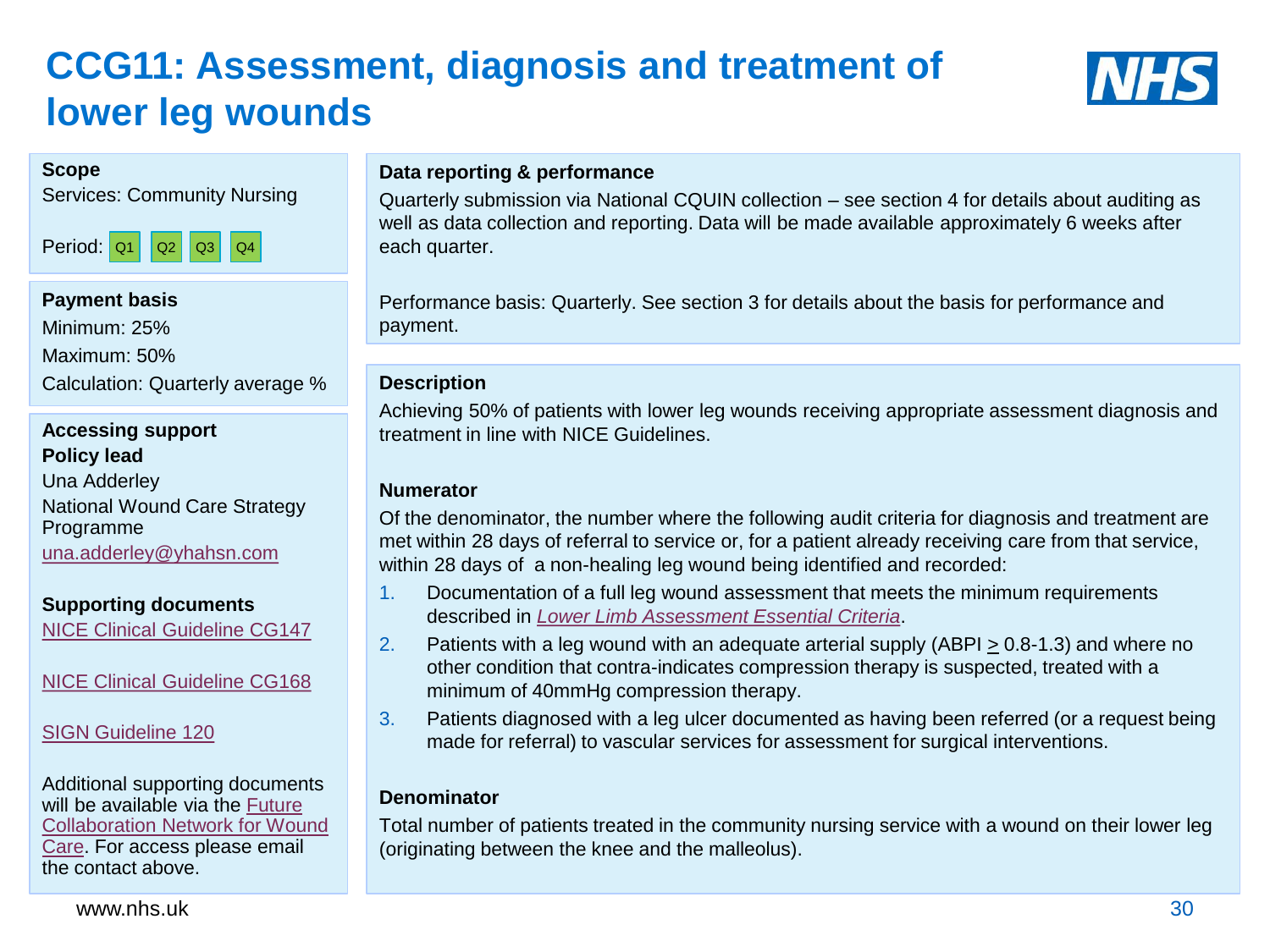### **CCG12: Assessment and documentation of pressure ulcer risk**



#### **Scope**

Services: Community hospital inpatients & NHS funded residents in care homes



#### **Payment basis**

Minimum: 40% Maximum: 60% Calculation: Quarterly average %

#### **Accessing support NHSE&I policy lead**

Jennie Hall [jennie.hall1@nhs.net](mailto:jennie.hall1@nhs.net)

#### **Supporting documents**

Supporting documents will be available on the Ageing Well Future [NHS Collaboration Platform. For](https://future.nhs.uk/connect.ti/)  access please contact [england.ageingwell@nhs.net](mailto:england.ageingwell@nhs.net)

[Pressure ulcers: Prevention and](https://www.nice.org.uk/guidance/cg179/resources/pressure-ulcers-prevention-and-management-pdf-35109760631749)  management – NICE CG179

[Pressure Ulcers NICE QS89](https://www.nice.org.uk/guidance/qs89)

[NPIAP : Prevention and Treatment of](https://www.wounds-uk.com/news/details/the-2019-international-clinical-practice-guideline)  Pressure Ulcers/ Injuries Clinical Practice Guidelines (Nov 2019)

#### **Data reporting & performance**

Quarterly submission via National CQUIN collection – see section 4 for details about auditing as well as data collection and reporting. Data will be made available approximately 6 weeks after each quarter.

Performance basis: Quarterly. Due to requirement for frequent screening, performance should be assessed after the quarter finishes to ensure screening continuity for longer term patients and care home residents. See section 3. for details about the basis for performance and payment.

#### **Description**

Achieving 60% of community hospital inpatients or NHS commissioned residents in nursing homes aged 18+ having a pressure ulcer risk assessment that meets NICE guidance with evidence of actions against all identified risks.

#### **Numerator**

Of the denominator, those where the following actions were taken within 24 hours of admission/ start of residence (or by 1<sup>st</sup> June 2020 for those admitted/ starting residence prior to 1st April 2020) and then repeated at least every 30 days of the patient spell or care home residence:

1. A pressure ulcer risk assessment using a validated scale, such as Waterlow, Purpose T, or Braden, that assesses all of:

i. Mobility; ii. Skin; iii. Nutritional status; iv. Continence; and, v. Sensory perception.

2. Has an individualised care plan<sup>1</sup> which includes all of:

i. Risk and skin assessment outcomes; ii. Recommendations about pressure relief at specific at-risk sites; iii. Mobility and need to reposition the patient; iv. Comorbidities; and, v. Patient preference.

3. Actions to manage the risks identified by the pressure ulcer risk assessment are documented by clinical staff.

#### **Denominator**

All community hospital spells (including those starting before 1st April 2020 and those unfinished by 31st March 2021), for patients aged 18+ with length of stay greater than 24 hours and NHS-funded residents in care homes, aged 18+.

#### **Exclusions**

Hospital spells or care home residence where the admission/start of residence was before 1st April 2020 and the discharge/end of residence was before 1<sup>st</sup> June 2020.

<sup>1</sup> [NHS Personalised care and support planning](https://www.england.nhs.uk/ourwork/patient-participation/patient-centred/planning/) describes best practice for care planning.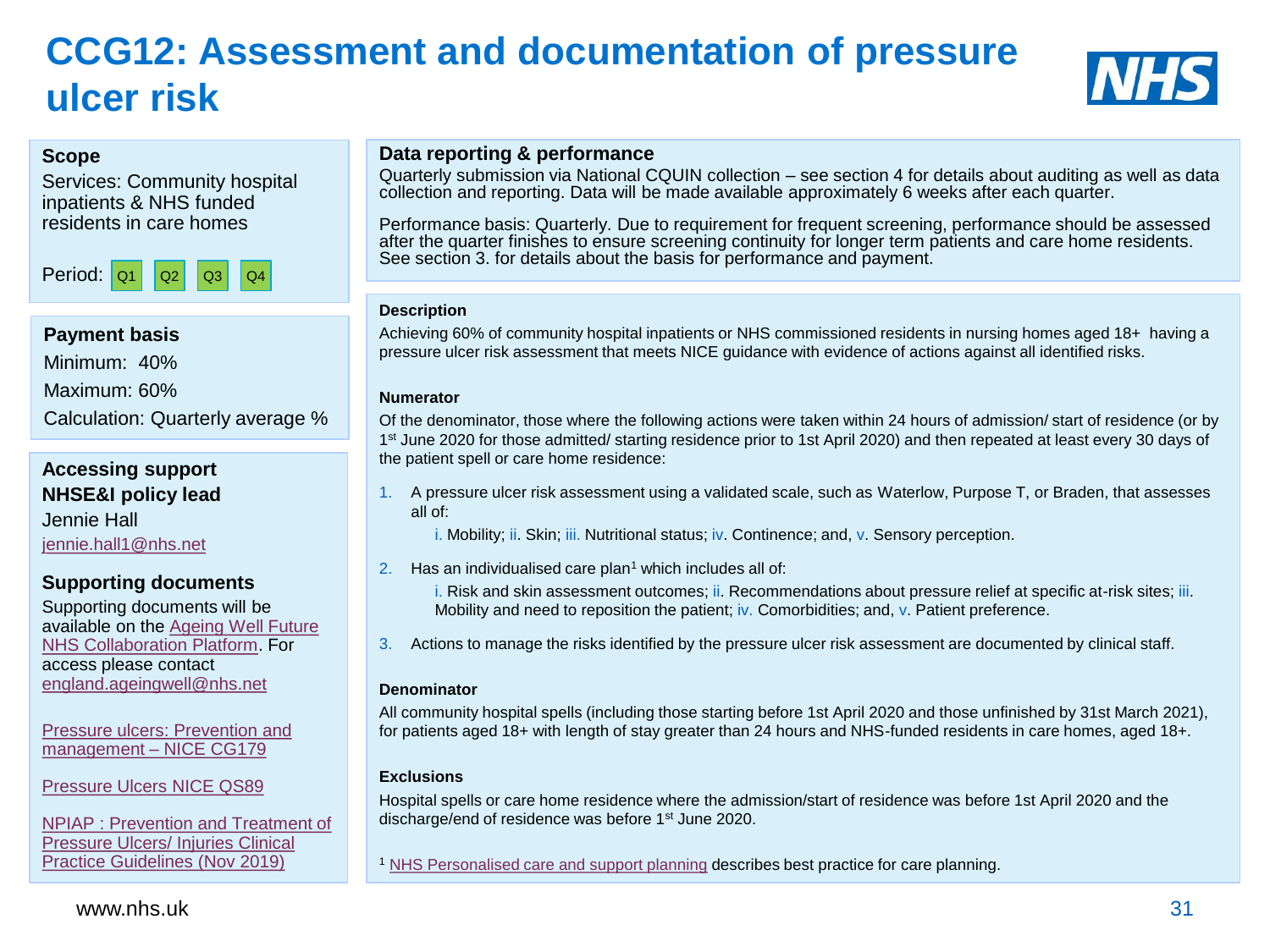**BTS care bundle**

# **CCG14: Rapid rule out protocol for ED patients with suspected 34 acute myocardial infarction (excluding STEMI)**

**CCG15: Adherence to evidence based interventions (EBI) clinical 35 criteria** 

**CCG13: Treatment of community acquired pneumonia in line with 33**

| <b>CCG16: Access to patient information at scene</b> | 36 |
|------------------------------------------------------|----|
| <b>CCG17: Data security and NHS mail</b>             |    |
| CCG17a: Data security protection toolkit compliance  | 37 |
| CCG17b: Reported access to NHS mail                  | 38 |

### **5d. CQUIN indicators: best practice pathways**

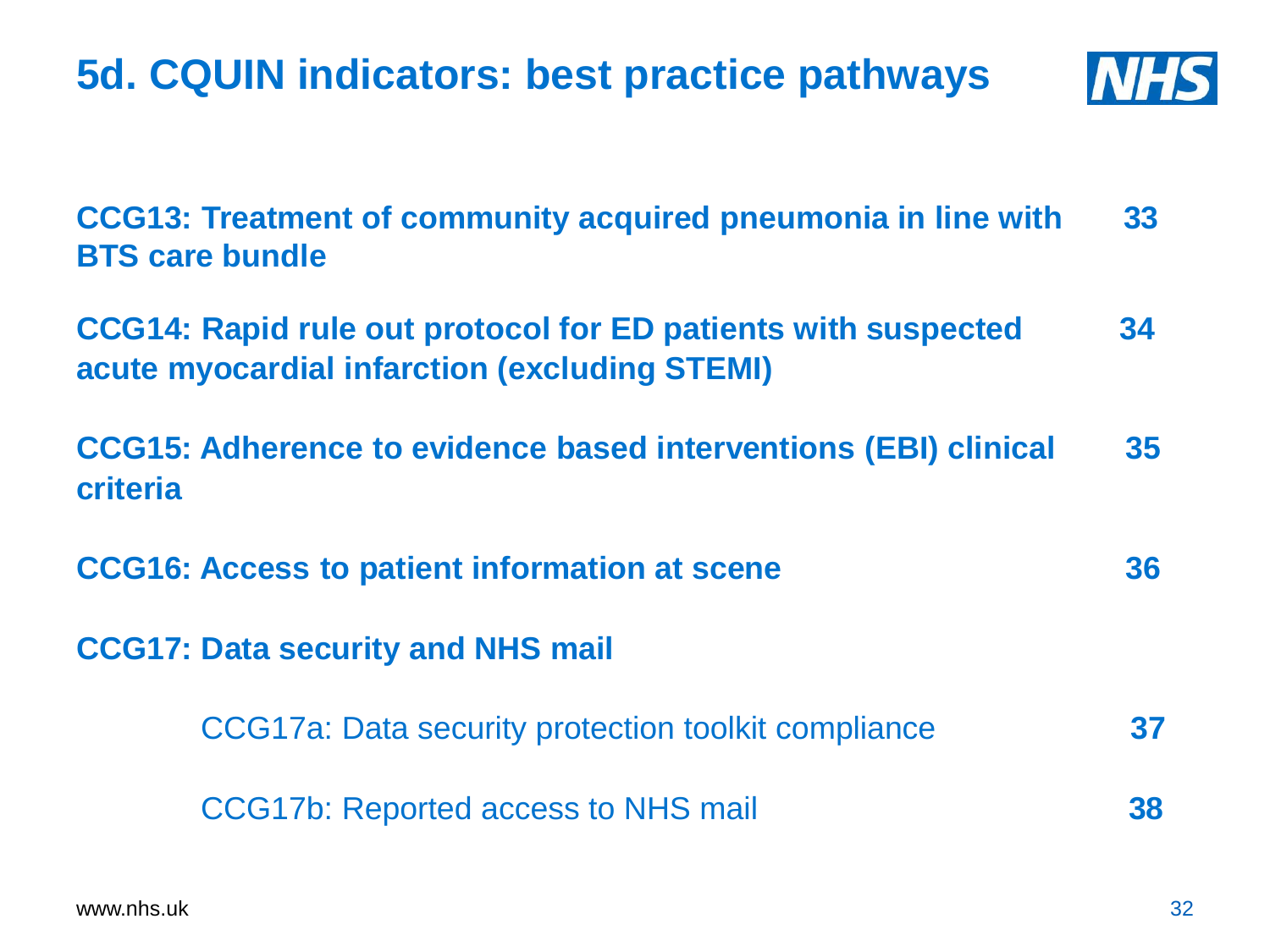### **CCG13: Treatment of community acquired pneumonia in line with BTS care bundle**



#### **Scope**

Services: Acute



**Payment basis**

Minimum: 45% Maximum: 70% Calculation: Quarterly average %

**Accessing support NHSE&I policy lead** Mark Dinsdale [england.clinicalpolicy@nhs.net](mailto:england.clinicalpolicy@nhs.net)

#### **Supporting documents**

Additional supporting guidance will be available [here](https://www.england.nhs.uk/ourwork/clinical-policy/respiratory-disease/).

[BTS CAP Care Bundle](https://www.brit-thoracic.org.uk/quality-improvement/clinical-resources/adult-community-acquired-pneumonia/)

[NICE Clinical Guideline CG191](https://www.nice.org.uk/guidance/cg191)

[NICE Guideline NG138](https://www.nice.org.uk/guidance/ng138)

www.nhs.uk

#### **Data reporting & performance**

Quarterly submission via national CQUIN collection – see section 4 for details about auditing as well as data collection and reporting. Data will be made available approximately 6 weeks after each quarter.

Performance basis: Quarterly. See section 3. for details about the basis for performance and payment.

#### **Description**

Achieving 70% of patients with confirmed community acquired pneumonia to be managed in concordance with relevant steps of [BTS CAP Care Bundle](https://www.brit-thoracic.org.uk/quality-improvement/clinical-resources/adult-community-acquired-pneumonia/).

#### **Numerator**

Of the denominator, the number of patients where the following actions were taken:

- 1. Perform a chest x-ray within 4 hours of hospital arrival time.
- 2. Pneumonia severity score (CURB65) calculated and documented in the medical notes during the ED and/or acute medical clerking.
- 3. Receive antibiotics within 4 hours of hospital arrival time.
- 4. Antibiotic prescription is concordant with severity score and in line with CG191 or local guidelines.

#### **Denominator**

Total number of admissions of patients aged 18+, admitted from the usual place of residence (ADMISORC=19) with a primary diagnosis of pneumonia (ICD10 codes: J12-18).

#### **Exclusions**

- Discharged from hospital within previous 10 days of the current admission for pneumonia.
- Admissions within previous 8 weeks of the current admission for pneumonia under the treatment function code for medical oncology (370), clinical oncology (800), or clinical haematology (303).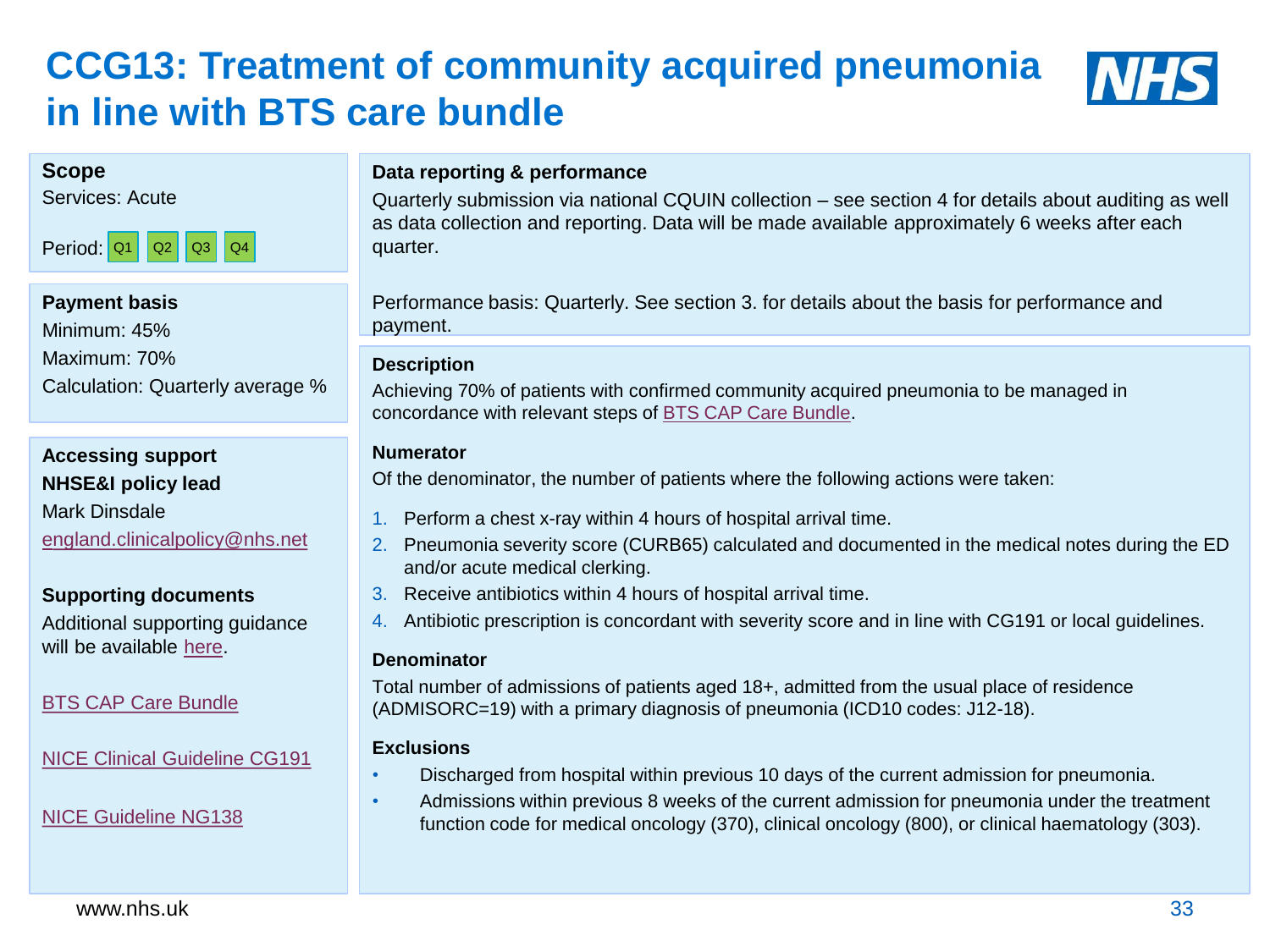### **CCG14: Rapid rule out protocol for ED patients with suspected acute myocardial infarction (excluding STEMI)**



#### **Scope**

Services: Acute



#### **Payment basis** Minimum: 40% Maximum: 60% Calculation: Quarterly average %

#### **Accessing support NHSE&I policy lead**

Rachel Vokes [nhsi.sdeccquinsupport@nhs.net](mailto:nhsi.sdeccquinsupport@nhs.net)

#### **Supporting documents:**

Additional supporting guidance will be available [here](https://improvement.nhs.uk/resources/same-day-emergency-care-cquin/)

[NICE Diagnostics Guidance](https://www.nice.org.uk/guidance/dg15)  DG15

[NICE Clinical Guideline CG95](https://www.nice.org.uk/guidance/cg95)

[Health Technology Assessment](https://www.journalslibrary.nihr.ac.uk/hta/hta19440/#/abstract)  19(44)

#### www.nhs.uk

#### **Data reporting & performance**

Quarterly submission via National CQUIN collection – see section 4 for details about auditing as well as data collection and reporting. Data will be made available approximately 6 weeks after each quarter.

Performance basis: Quarterly. See section 3. for details about the basis for performance and payment.

#### **Description**

Achieving 60% of Emergency Department (ED) admissions with suspected acute myocardial infarction for whom two high-sensitivity troponin tests have been carried out in line with NICE recommendations.

#### **Numerator**

Of the denominator, those where the time between the first and second high-sensitivity troponin (HST) sample requests is 3.5 hours or less.

#### **Denominator**

Total number of A&E attendances aged 18+, presenting with chest pain (Chief Complaint  $SNOMED = 29857009$ ) and Acuity 2-5<sup>1</sup> who have had two High Sensitivity Troponin sample requests<sup>2</sup>.

#### **Exclusions**

Any diagnosis of ST segment elevation myocardial infarction (SNOMED = 401303003).

#### **Notes**

<sup>1</sup> SNOMED codes: 1064911000000105, 1064901000000108, 1077241000000103, 1077251000000100

<sup>2</sup> EMERGENCY CARE CLINICAL INVESTIGATION = 105000003 (Troponin); to be used in combination with clinical information (e.g. via Integrated Clinical Environment' (ICE) Clinical Systems) in order to identify the number and time of High Sensitivity Troponin sample requests.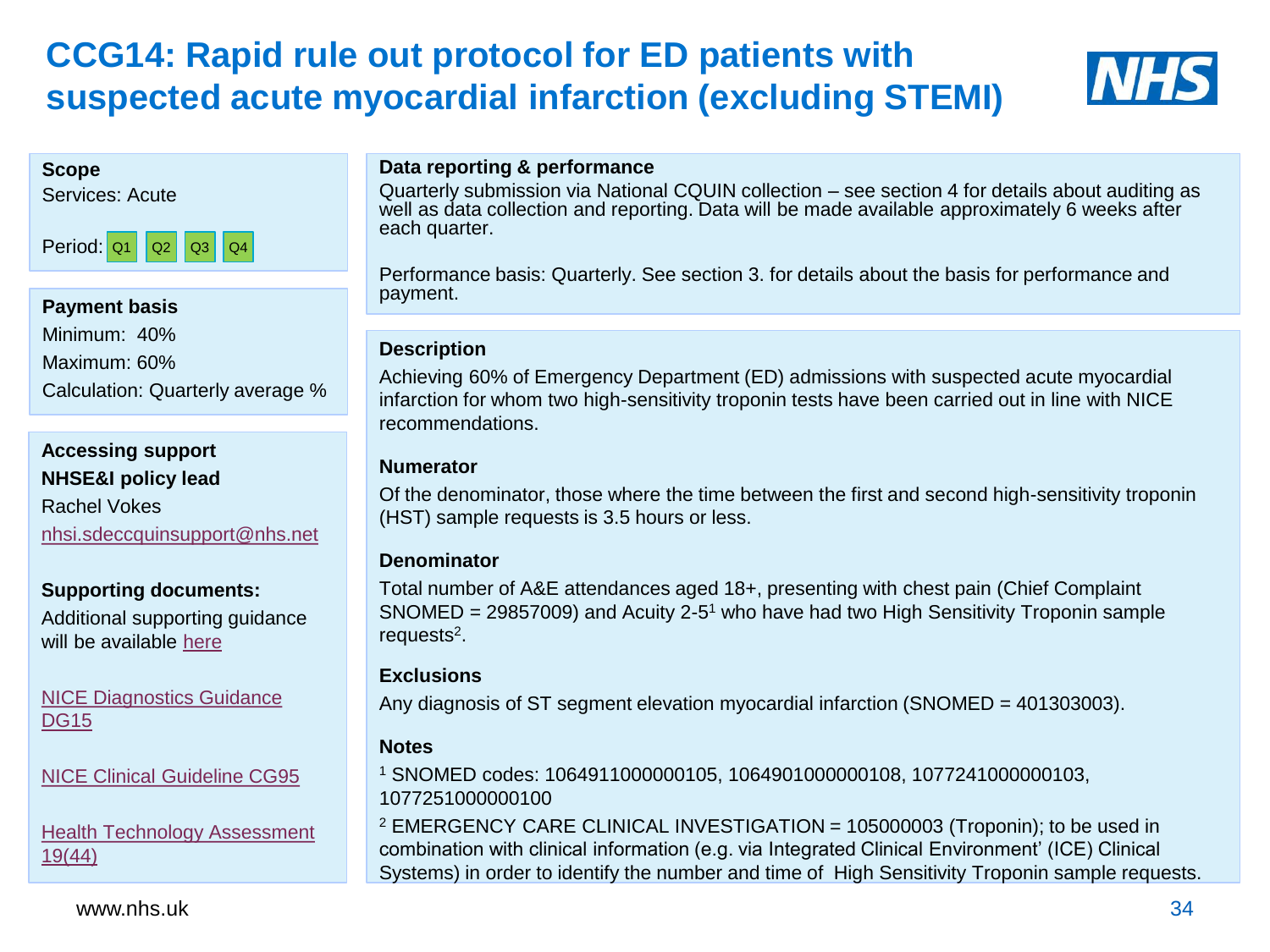### **CCG15: Adherence to evidence based interventions (EBI) clinical criteria**



#### **Scope**



#### **Payment basis**

Minimum: 60% Maximum: 80% Calculation: Quarterly average %

**Accessing support NHSE&I policy lead** 

Dr Aoife Molloy [england.ebinterventions@nhs.net](mailto:england.ebinterventions@nhs.net)

#### **Supporting documents**

Additional supporting documents will be available via the Future [Collaboration Network for EBI.](https://future.nhs.uk/connect.ti/)  For access please email the contact above.

[Evidence Based Interventions](https://www.england.nhs.uk/evidence-based-interventions/)  Programme

#### **Data reporting & performance**

Quarterly submission via National CQUIN collection – see section 4 for details about auditing as well as data collection and reporting. Data will be made available approximately 6 weeks after each quarter.

Performance basis: Quarterly. See section 3 for details about the basis for performance and payment.

#### **Description**

Achieving 80% of Phase 1, Category 2 procedures from the evidence based interventions (EBI) statutory guidance of November 2018 meeting the required criteria for delivery.

#### **Numerator**

Of the denominator, the number where the specific requirements set out within the EBI guidance have been followed.

#### **Denominator**

All Category 2 procedures (breast reduction, removal of benign skin lesions, grommets for glue ear in children, tonsillectomy for recurrent tonsillitis, haemorrhoid surgery, hysterectomy for heavy menstrual bleeding, chalazia removal, arthroscopic shoulder decompression for subacromial shoulder pain, carpal tunnel syndrome release, dupuytrens contracture release in adults, ganglion excision, trigger finger release in adults, varicose vein interventions) carried out using the codes detailed within appendix 4 of the [EBI statutory guidance.](https://www.england.nhs.uk/wp-content/uploads/2018/11/ebi-statutory-guidance-v2.pdf)

#### **Exclusions**

**None**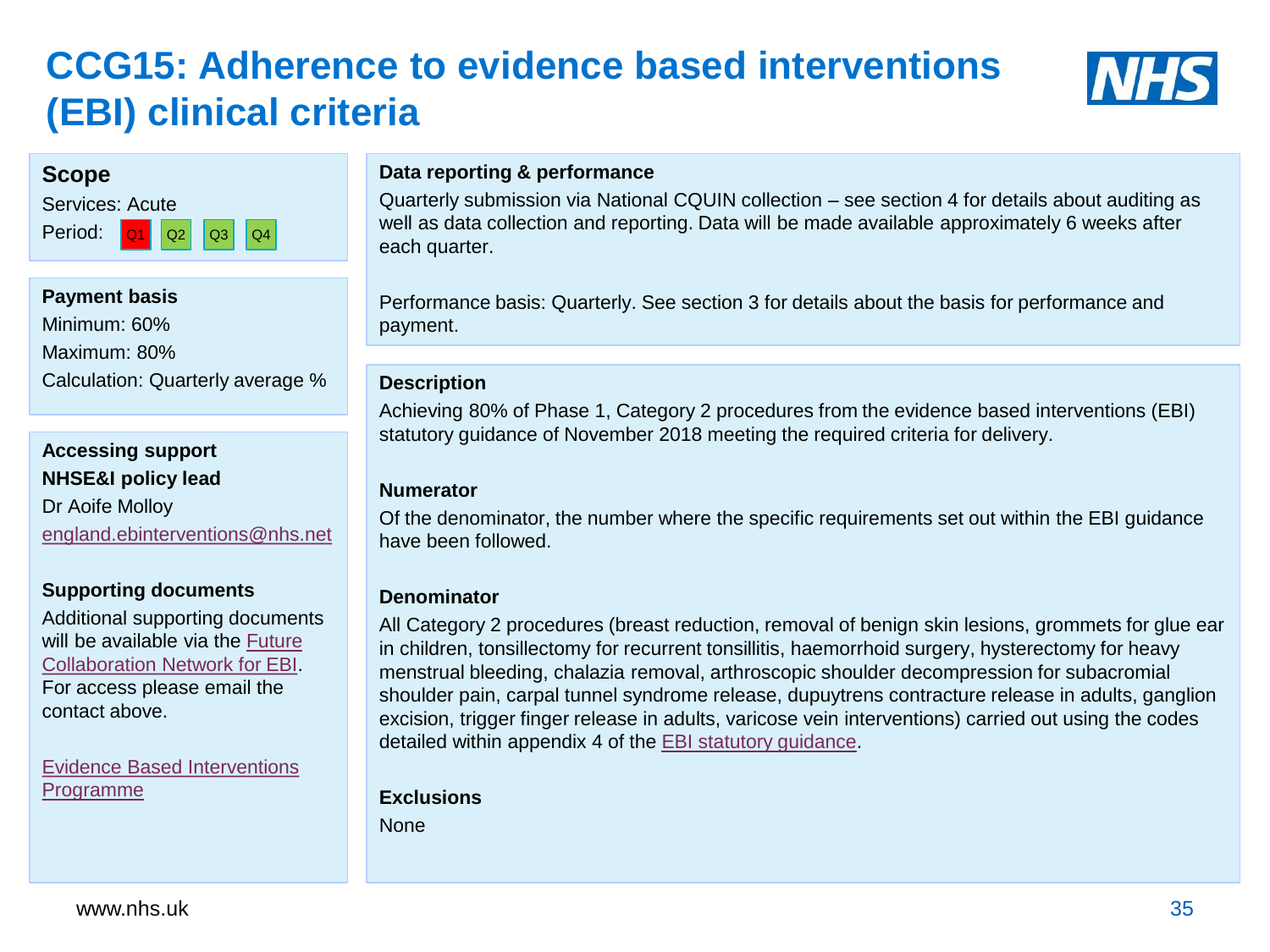### **CCG16: Access to patient information at scene**



#### **Scope**

Services: Ambulance



#### **Payment basis** Minimum: 0% Maximum: 5% Calculation: Quarterly average %

#### **Accessing support NHSE&I policy lead**

Claire Joss [england.ambulance@nhs.net](mailto:england.ambulance@nhs.net)

**Supporting documents** [Ambulance CQUIN Guidance](https://future.nhs.uk/connect.ti/)  **Workspace** 

[Ambulance statistics](https://www.england.nhs.uk/statistics/statistical-work-areas/ambulance-quality-indicators/)

[Ambulance Quality Indicators](https://www.england.nhs.uk/statistics/statistical-work-areas/ambulance-quality-indicators/)

#### **Data reporting & performance**

Quarterly submission via National CQUIN collection – see section 4 for details about auditing as well as data collection and reporting. Data will be made available approximately 6 weeks after each quarter.

Performance basis: Quarterly. See section 3 for details about the basis for performance and payment.

#### **Description**

Achieving 5% of face to face incidents resulting in patient data being accessed by ambulance staff on scene.

#### **Numerator**

Of the denominator, the number of incidents with a face to face response, during which the ambulance staff on scene accessed the patient's record.

#### **Denominator:**

Total count of incidents with a face to face response as defined in [Ambulance Systems indicator](https://www.england.nhs.uk/statistics/wp-content/uploads/sites/2/2018/07/20180525-Ambulance-System-Indicators-specification.pdf) (item A56).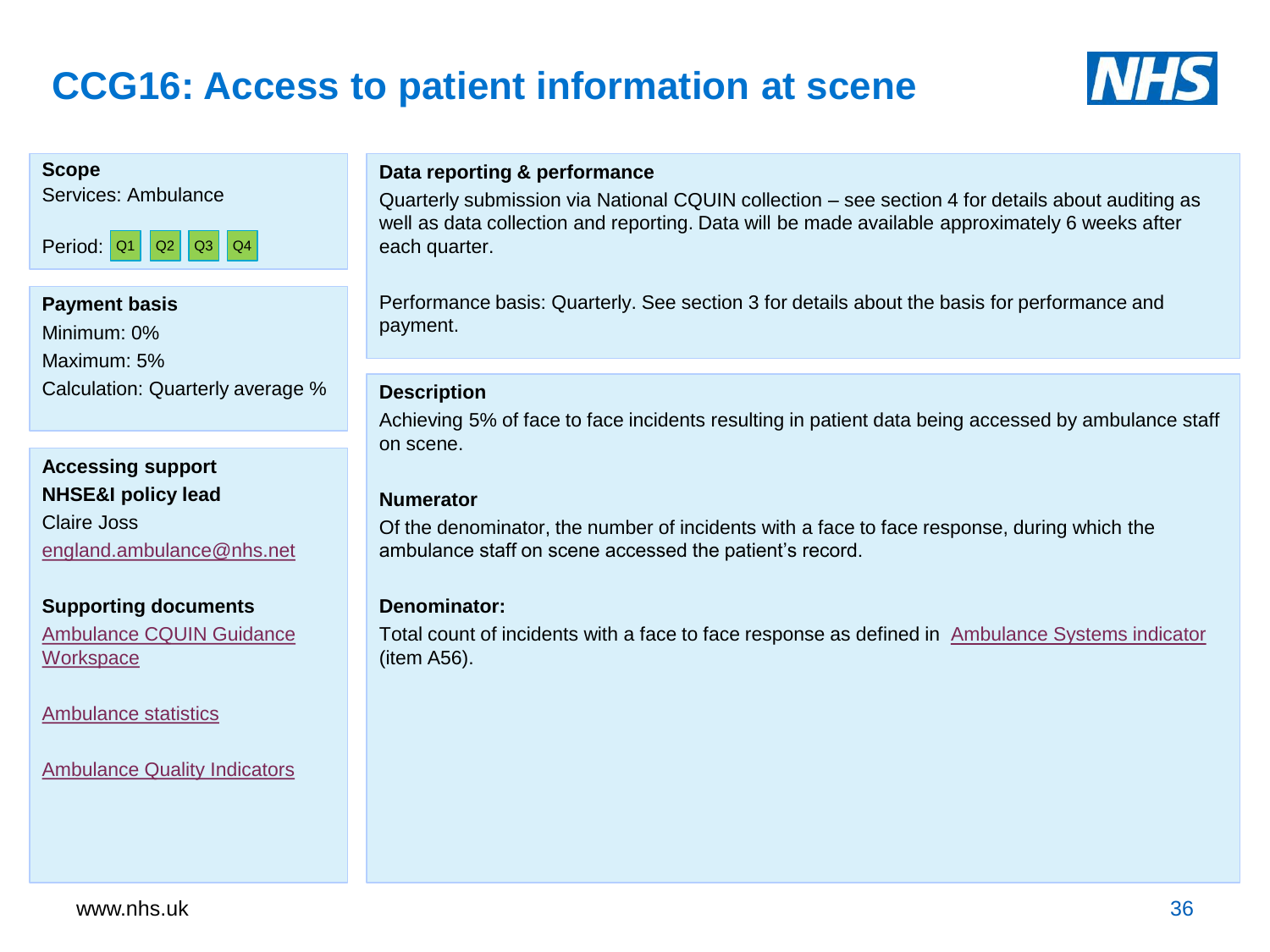### **CCG17a: Data security protection toolkit compliance**

#### **Scope**

Services: Care homes with NHS funded residents and domiciliary care providers



#### **Payment basis**

Minimum: 0% (failed assurance) Maximum: 100% (passed assurance Calculation: Whole period %

#### **Accessing support NHSE&I policy lead** Pallavi Kaushal [pallavi.kaushal1@nhs.net](mailto:pallavi.kaushal1@nhs.net)

#### **Supporting documents**

For access to reporting dashboard on the Future collaboration platform and information about further implementation support email: [england.ageingwell@nhs.net](mailto:england.ageingwell@nhs.net)

Additional information can be [found on the Digital Social Care](https://www.digitalsocialcare.co.uk/)  website

#### **Data reporting & performance**

Monthly reporting about the number of providers who have successfully met the data security and protection toolkit (DSPT) Entry Level or higher requirements, as per reporting dashboard produced by the National Ageing well team.

Data will be made available via the 'Enhanced Health in Care Homes' workspace on the future collaboration platform on a monthly basis, approximately 6 weeks after the period ends.

Performance basis: Quarterly. See section 3 for details about the basis for performance and payment.

#### **Description**

The data security and protection toolkit (DSPT) is an online self-assessment tool that allows organisations that process health and care data to measure their performance against the National Data Guardian's 10 data security standards.

Achievement of this CQUIN will be on the basis of DSPT status [Column J: Care home and Dom care selection tabs of the reporting dashboard] and compliant providers will have either of the following three statuses within the year 20/21 (Column K: DSPT status date).

- Entry level
	- Standards met
- Standards exceeded

No other statuses will be considered compliant with the CQUIN requirements.

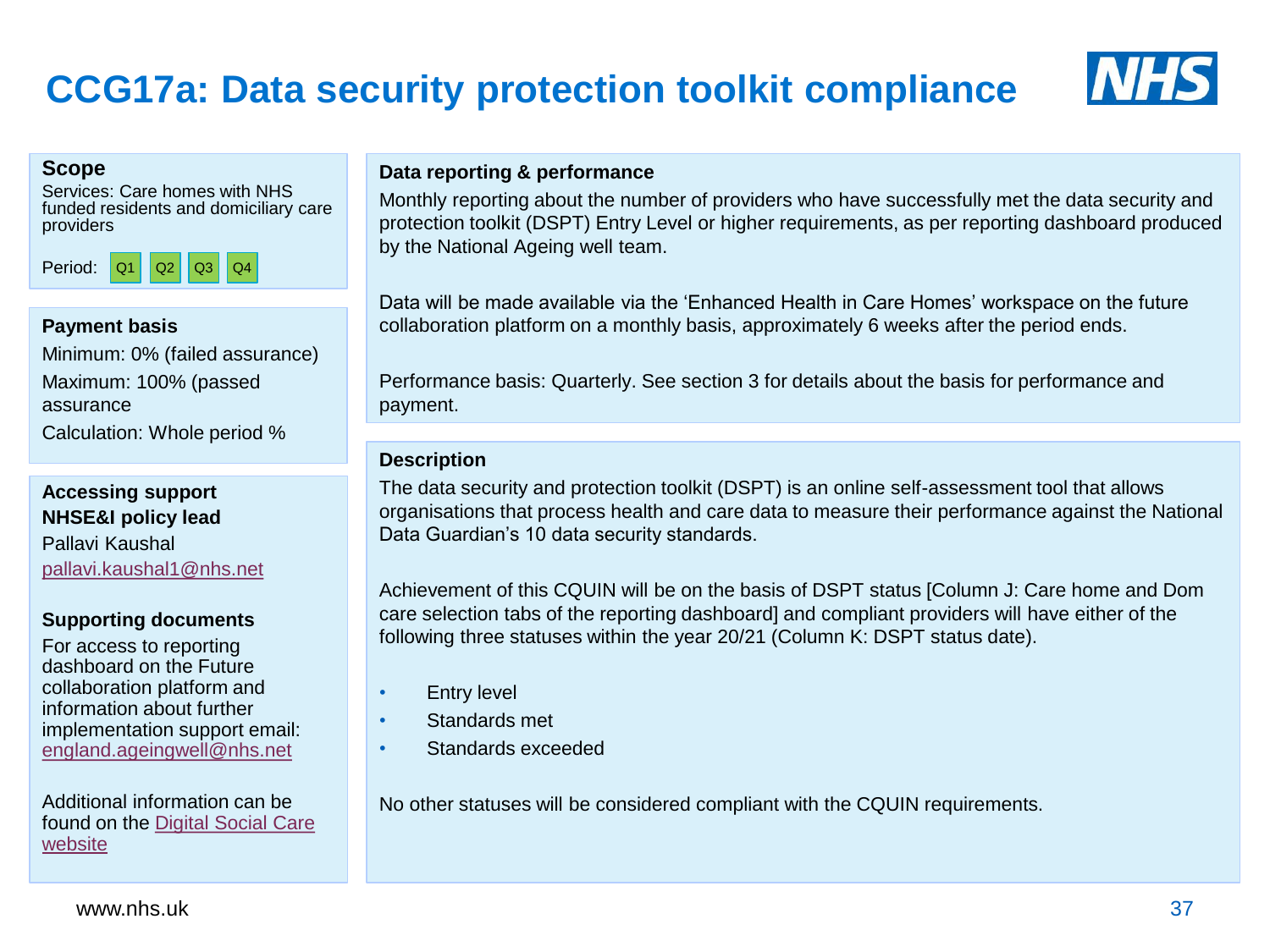### **CCG17b: Reported access to NHS mail**



#### **Scope**

Services: Care homes with NHS funded residents and domiciliary care providers



#### **Payment basis** Minimum: 0% (no reported access) Maximum: 100% (reported access) Calculation: Whole period %

**Accessing support NHSE&I policy lead** [pallavi.kaushal1@nhs.net](mailto:pallavi.kaushal1@nhs.net)

#### **Supporting documents**

For access to reporting dashboard on the future collaboration platform and information about further implementation support email: [england.ageingwell@nhs.net](mailto:england.ageingwell@nhs.net)

Additional information can be found [on the Digital Social Care](https://www.digitalsocialcare.co.uk/)  website

#### **Data reporting & performance**

Monthly reporting about the number of providers who have successfully accessed NHS Mail, as per reporting dashboard produced by the National Ageing well team.

Data will be made available via the enhanced health in care homes workspace on the future collaboration platform on a monthly basis, approximately 6 weeks after the period ends.

Performance basis: Quarterly. See section 3 for details about the basis for performance and payment.

#### **Description**

Confirmed access to NHS mail.

Achievement of this CQUIN will be on the basis of NHS mail linked accounts status [Column L: Care home and Dom care selection tabs of the reporting dashboard] and compliant providers will have a status of a whole number equal to or greater than '1'.

Providers with a status of '0' or blank are deemed not to have reported access to NHS mail and will therefore not meet the requirements of this CQUIN.